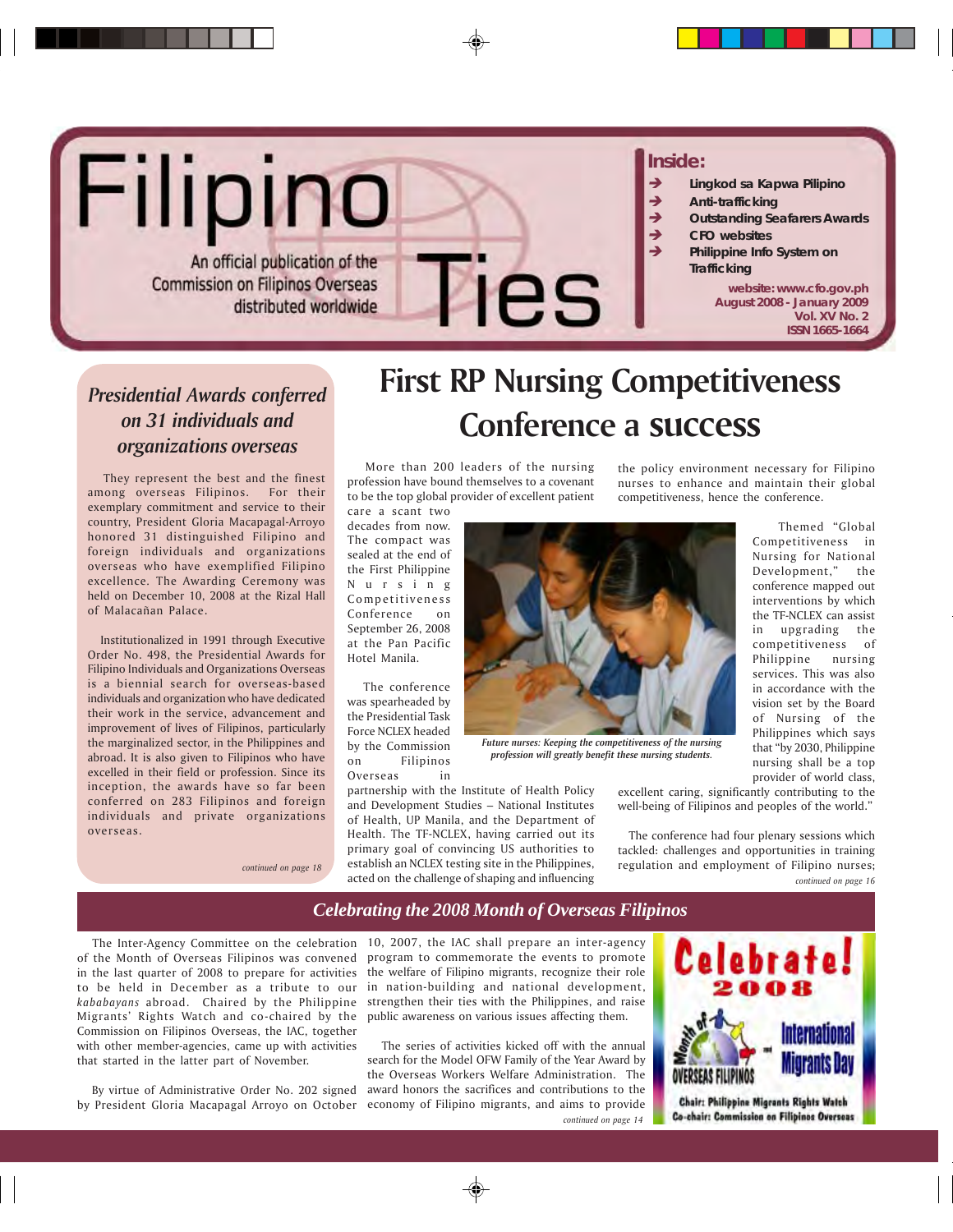## **News abroad**

# **Philippine Pavilion wins gold at Expo Zaragoza '08**

 The Philippine Pavilion won the grand prize for excellence, quality and innovation in the recently-concluded Expo 2008 in Zaragoza, Spain. Filipinas bested other pavilions from 104 countries and several companies and NGOs that participated in this year's Expo. The Philippine pavilion, named 'Filipinas, Archipelago el Mundo Acuatico', was recognized for the quality of its internal and external design and functionality as well as its relevance to the exposition theme: Water and Sustainable Development.



Donsol, Sorsogon and the whale sharks that visit the plankton-rich waters regularly.

 Visitors to the Philippine Pavilion found themselves enclosed in a deep blue space with illumination that appeared to come from the multiple objects inside the spheres suspended in mid-air.

 The pavilion, designed by Architect Lor Calma, featured nearly a thousand transparent spheres or 'water bubbles' suspended from the ceiling at different heights. Some of the bubbles have objects in them such as bone china, embroidery on *piña* and *jusi*, etching on acetate and photographs that celebrate the over 150 projects in the management of water and waterbased resources in the Philippines.

 Ten video documentaries provide a glimpse into extraordinary stories of the Filipino's experiences in water resource custodianship. One was about the symbiotic relationship between the communities in



**Proudly Filipino.** *The award-winning Philippine Pavillion from various angles. Photo credits -Soledad Garcia Sales, Expo Zaragoza 2008 Official Site, Dezeen, Paulo Brandao, midori1279, Wow Filipinas*

 On the opening day, more than 4,000 visitors visited the Philippine Pavilion. The number represented a fourth of the total number of visitors to the Expo on that day. The pavilion elicited positive response from visitors, with some commenting that the cutting-edge design sensibility is at par with those from the developed world.

 The Philippines also clinched the gold in the Nature's Wisdom Award at the Expo 2005 in Aichi, Nagoya, Japan. The previous pavilion used coconut as the core of its theme 'Usbong: Seeds of Life' in relation to the exposition.

*Source: Philippine Daily Inquirer (PDI)*

### **Filipino novelists top Singapore bestseller list**

 Filipinos never cease to amaze. They amaze International Publisher Marshall Cavendish to with their talent. They amaze with their style.

Pinay authors have done the country proud by making it to the bestseller list of the Kinokuniya Bookstore in Singapore: Noelle Chua at number 2, Maya Calica at number 3, and Tara Sering at number 5.

 These three savvy, cosmopolitan and bestselling Filipina novelists were likewise handpicked by

 As proof of their exceptional ability, three panorama of Asian locales and takes a launch the first "Asian Chic" Lit books. Asian Chic is about Asian women set within the lingering look at their distinctly Asian lives. It is absolutely thrilling that this new literary genre is spearheaded by Filipinas.

> The chick lit hits that were recently launched under the Asian Chic banner are "Undercover Tai Tai" by Maya Calica, "Amazing Grace" by Tara FT Sering, and "Mrs Mismarriage" by Noelle Chua.



**Proudly Filipinas.** *Bestselling Singapore-based authors (from left to right) are Maya Calica, Tara FT Sering and Noelle Chua.*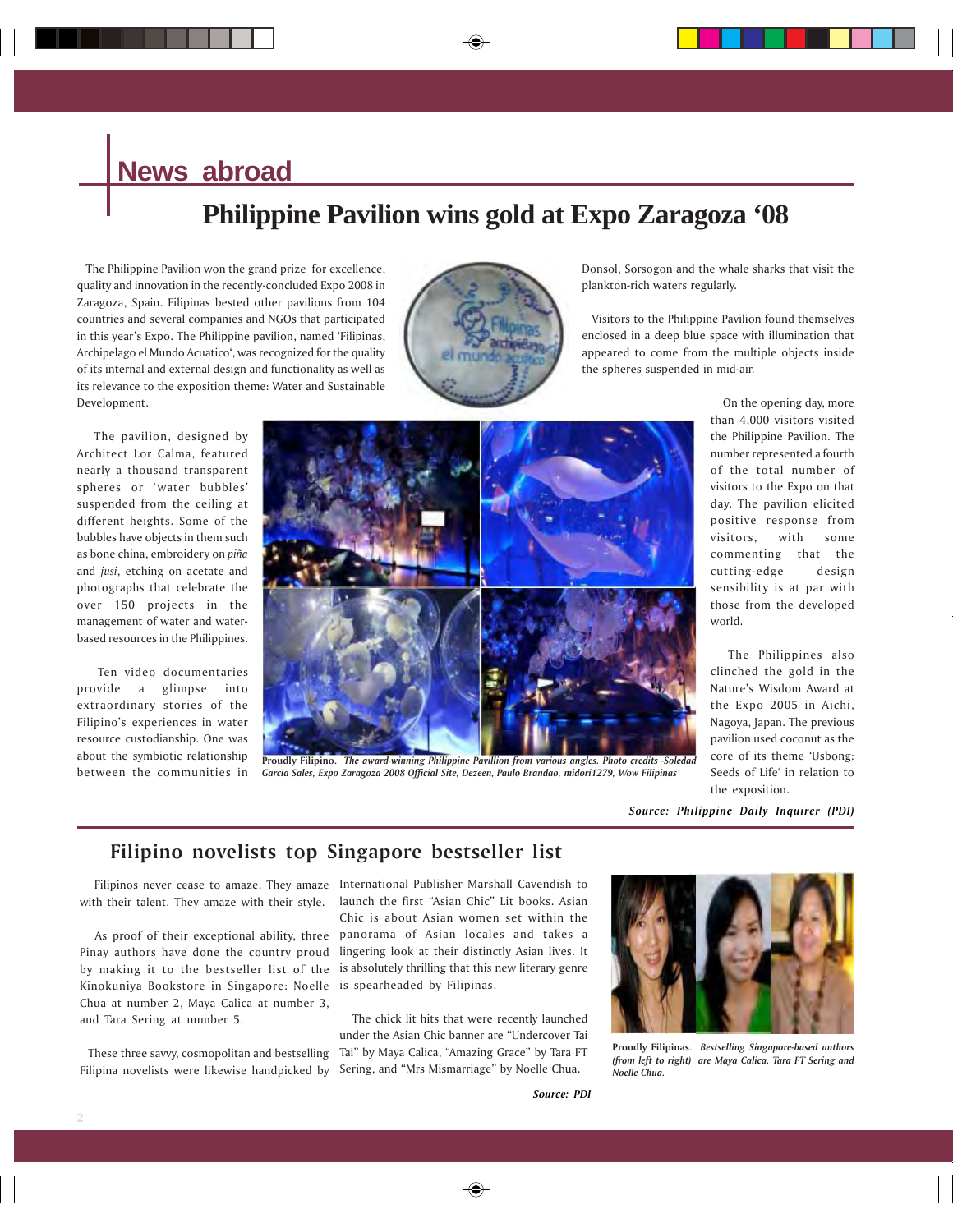# **News abroad**

# **Filipina-American is US Air Force fighter pilot**

 This pretty Filipina-American is a brave fighter pilot of the U-S Air Force. Monessa Catancun does not just fly any aircraft, but the state-of-the-art F-16 Fighting Falcon or most commonly known as the "Viper."

 According to Monessa, whenever she streaks in the cockpit of the F-16, she carries the Philippine flag and the pride of the country.

 Monessa says this kind of plane is a complicated aircraft meant to be handled by highly qualified pilots. It has played vital roles in most of America's wars, the most recent being in support of Operation Iraqi Freedom.

 But before Monessa joined the elite US Air Force, this humble Pinay, like almost everybody else, earned her way to success.

 The twenty-six-year-old Monessa is the youngest daughter of Ramona and Teody Catuncan of Mesquite, Texas. She graduated in 2000 as a valedictorian in a class of 693 in Mesquite High School. She was accepted to the United States Air Force Academy (USAFA) in Colorado Springs, that same year.

 At USAFA, Monessa served as a Squadron Commander, a Division-1 tennis player, a Glider Instructor Pilot, and a member of the Glider Acrobatic Team, among other essential positions. In 2004, Monessa graduated with a Bachelor of Science degree in Astronautical Engineering from the USAFA.

#### **Two Fil-Ams are new judges in LA County Superior Court**

 Two Filipino-Americans are among 17 appointed by California Gov. Arnold Schwarzenegger to judgeships in the Los Angeles County Superior Court.

 Alexander Kim, deputy director of the Office of the Governor, identified the two as Bernie C. LaForteza, 47, and Ricardo R. Ocampo, 43. Both are Republicans.

 LaForteza, of Newhall, has served as a deputy district attorney with the Los Angeles County District Attorney's Office since 2005. He has been a JAG Officer in the U.S. Army Reserves since 1997. Previously, LaForteza was a deputy public defender for the Los Angeles County Public Defender's Office from 1995 to 2004. From 1993 to 1994, he was the program manager for the University of California, Los Angeles Alumni Association and, from 1992 to 1993, LaForteza was an attorney at Daza, Eto, Hwu & LaForteza. He earned a Juris Doctorate degree from the University of California, Hastings College of the Law and a Bachelor of Arts degree from the University of California, Los Angeles. He fills the vacancy created by the death of Judge David Mintz.

 Ocampo, 43, of Rancho Palos Verdes, has been the deputy district attorney with the Los Angeles County District Attorney's Office since 1995. From 1993 to 1995, he was a research attorney for the Los Angeles County Superior Court. Ocampo earned a Juris Doctorate degree from the Southwestern University School of Law and a Bachelor of Science degree from the San Francisco State University. He fills the vacancy created by the resignation of Judge Elena J. Duarte.

*Source: PDI*

 Like all of her colleagues, Monessa went through an Undergraduate Pilot Training (UPT) before becoming a fighter pilot. However, she did not only pass her UPT – she excelled in it.

 She started her pilot career flying a T-6 Texan at the Moody Air Force Base in Valdosta, Georgia. Monessa finished the course as one of the top student-pilots in her class. She was chosen to fly either a fighter or a bomber aircraft. After her course at Moody Air Force, she went to Laughlin Air Force Base in Del Rio, Texas and Sheppard Air Force Base in Wichita Falls to fly the T-38.



**Proudly Filipina.** *26-year old Fil-Am Captain Monessa Catancun (above) of the US Air Force. Below is a file photo of the F-16 fighter plane that she currently flies.*



 From flying T-38, she had an option of choosing from different aircrafts like the F-

15E Strike Eagle, F-15C Eagle, F-16 Fighting Falcon, B-1B Lancer, A-10 Warthog, B-52 Stratofortress, F/A-22 Raptor, and T-6 or T-38. After her T-38 course, Monessa requested to fly an F-16 Falcon, and she got what she wanted.

 Capt. Monessa is now assigned to the 34th Fighter Squadron at Hill Air Force Base in Salt Lake City, Utah. She and her squadron recently came back from Iraq where they served and supported troops on the ground through a variety of close air support missions. The US Air Force is an elite organization and, to a pilot, an F-16 fighter plane is a prized possession.

 Monessa, through her perseverance and hard work, has earned not only the honor to fly the F-16, but also the pride and honor of defending the United States and making the Filipinos proud.

*Source: Good News Pilipinas*

**Help is just a text away! With SOS SMS Helpline**

**Text <SOS><space><message>**

**And send it to +63 9209 OFW SOS (+63 9209 639 767)**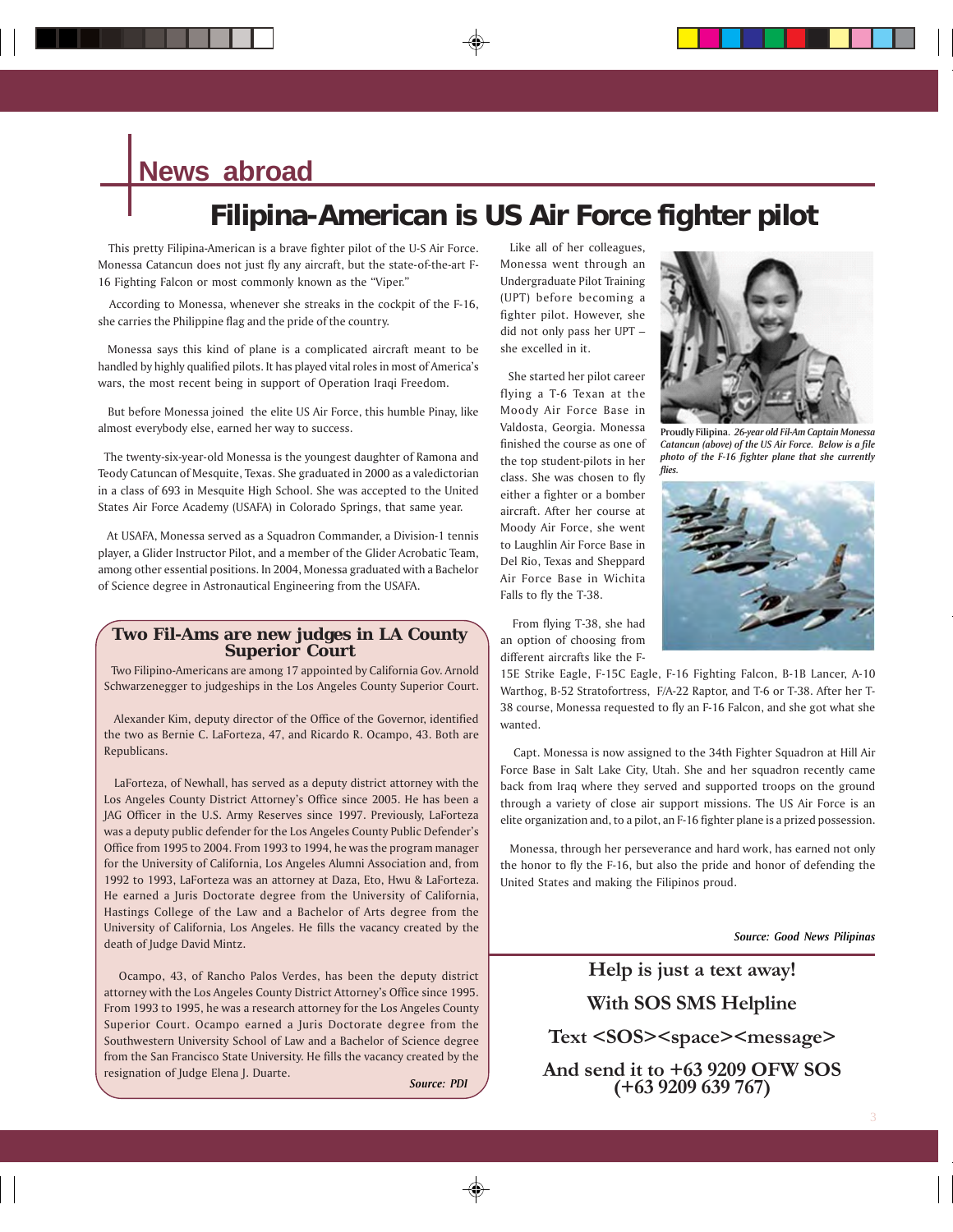# **LINKAPIL update**

### **Ten LINKAPIL scholars graduate from Don Bosco**

*Among the ten scholars, four are recipients of special awards*

 Ten of the scholars supported by overseas donors under the Commission on Filipinos Overseas' Lingkod sa Kapwa Pilipino's Adopt-a-Scholar project graduated on 25 October 2008, at the Don Bosco Youth Center in Tondo. Of the ten, four were recipients of special awards. Winnerson Ingreso received the First Technical Award, Ricky Tana the Conduct Award, Francis Yuri Egera the Second Technical Award and John Edward dela Cruz the First Technical Award and Conduct Award. The six other graduates were Arnel Baldisimo, Ericson Encarnacion, Fernando Alvarez, Ronaldo Bolito, Rona Carissa Catacutan and Roela Ian Sosing.

 The scholars were supported by the Centre for Philippine Concerns – Australia (CPCA), Ms. Andrea Balaag Niblett, Deutsch-Philippinischer Kulturkreis, e.V. (DPKEV), and the Progressive Alliance of Filipinos and Americans, Inc. (PAFAI).

 The scholars expressed thanks for the support given them and the opportunities now accessible to them after graduation. Rona Carissa Catacutan, a scholar of the PAFAI and a graduate of the Seafarers Rating Course, came from a destitute family in Cavite and did not have the means to complete a college or practical education. She said her benefactors have opened opportunities for her and now, she is applying for work at different companies.

 John Edward dela Cruz was left to his grandmother's care at age ten when his parents separated. He never saw his parents thereafter and his grandmother did not have the means to support his higher education. With the help of DPKEV which paid for his tuition, he finished Welding Technology with two special awards. He is now applying for a job.

 Winnerson Ingreso, a scholar of the CPCA who graduated from Industrial Electronics with the First Technical Award, is the youngest of six siblings. His family came to Manila from Mindoro and his parents are both jobless. Now that he has graduated from a vocational-technical course, he is searching for a job to help his family.

 Fr. Ferdinand Camilo, Rector, and Fr. Jerry Santos, Father Catechist, both of the Don Bosco Youth Center, thanked the CFO and the benefactors for the support extended to the students. Fr. Jerry said that the remaining scholars who are taking up the Seafarers Rating Course are about to join an on-the-job-training program.

*With honors*





### **Philippine School Doha wins two top prizes in 2008** *Buwan ng Wik***a Literary Contest**



 Melissa U. Mota, 4th year high school student and Etherna Jewelle Lein P. Bisenio, Grade 2 pupil, both of the Philippine School Doha in Qatar were judged top prize essayist (High School level) and poet (Elementary), respectively, in the *Buwan ng Wika* international

literary competition held last August 2008 with the theme *"Wika Mo, Wikang Filipino, Wika ng Mundo, Mahalaga!"*

 Also winning top prizes were Leonora Anne Q. Valencia, Grade 6 pupil of the International Philippine School in Riyadh, for Essay Writing – Elementary level, and Roxanne Joy A. Omilda, 4th year high school student of the Far Eastern Private School in Sharjah, UAE, for Poetry Writing – High School level.

 Mota's *Makulay ang Wika* bested 44 entries from 13 schools in five countries. Her essay described the Filipino language as multicolored like the rainbow. April Jillian B. Banaag (*Wikang Pambansa, Mahalaga Ka Ba?*) of Philippine Sunrise International School in Jeddah, KSA bagged 2nd prize; Sharifa Ranya M. Yasin (*Wikang Mahalaga*) of the Riyadh International School in Riyadh, KSA, 3<sup>rd</sup> prize; and Doha Mae Laurisse M. Manalo (*Gaano ka ba Ka- Pilipino?*) of the Future Generation Philippine International School, consolation prize.

 For the Essay Writing – Elementary level, Valencia's (*Wika Mo, Wikang Filipino, Wika ng Mundo, Mahalaga*) bagged 1st prize; Nazeera Y. Julkipli (*Wikang Filipino, Wika Mo: Dapat Mong Ipagmalaki Saan Mang Sulok ng Mundo*) of the Al-Taj International School in Riyadh, KSA won 2nd prize, Incrist Angela P. Zafe (*Pulitika ng Wikang Lokal, Pambansa at Internasyunal*) of the Philippine School Bahrain in Manama, Bahrain won 3rd prize, and Aimee G. Cortez (*Wika Mo, Wikang Filipino, Wika ng Mundo, Mahalaga*) of the Elite International School in Riyadh, KSA, consolation prize.

 For the Poetry Writing – High School level, Omilda's collection of poems (*Idyoma Natin: Sariling Atin, Ang Wika Mo, Igalang Mo!, Hiyas ng Ating Lahi*) won 1st prize; Ian Russel A. Escala (*Katotohanan, Wikang Filipino: Taas Noong Ipagmalaki, Tingnan at Pakinggan , Sigaw ng mga Noypi*) of the Philippine School Doha in Doha, Qatar got the 2<sup>nd</sup> prize, Anaruth A. dela Cruz (*Gamit Kong Wika, Anong Salita?, Wikang Banyaga*) of the Philippine School Doha in Doha, Qatar won 3rd prize, and Maria Joy Norilei B. Condaya (*Wika Ko: Pahahalagahan Ko, Wika Ko: Ipagmamalaki Ko!, Mga Mukha ng Inang Wika*) of the Far Eastern Private School in Sharjah, UAE, consolation prize.

 Lastly, for the Poetry Writing – Elementary level, Bisenio's collection of poems (*Wika'y Pagyamanin Pagkakaisa'y Kayanin, Wikang Kay Halaga, Wika: Pambansang Sandigan, Pandaigdigan*) bagged 1st prize, John Lemuel T. Barroga (*Ako at continued on page 14*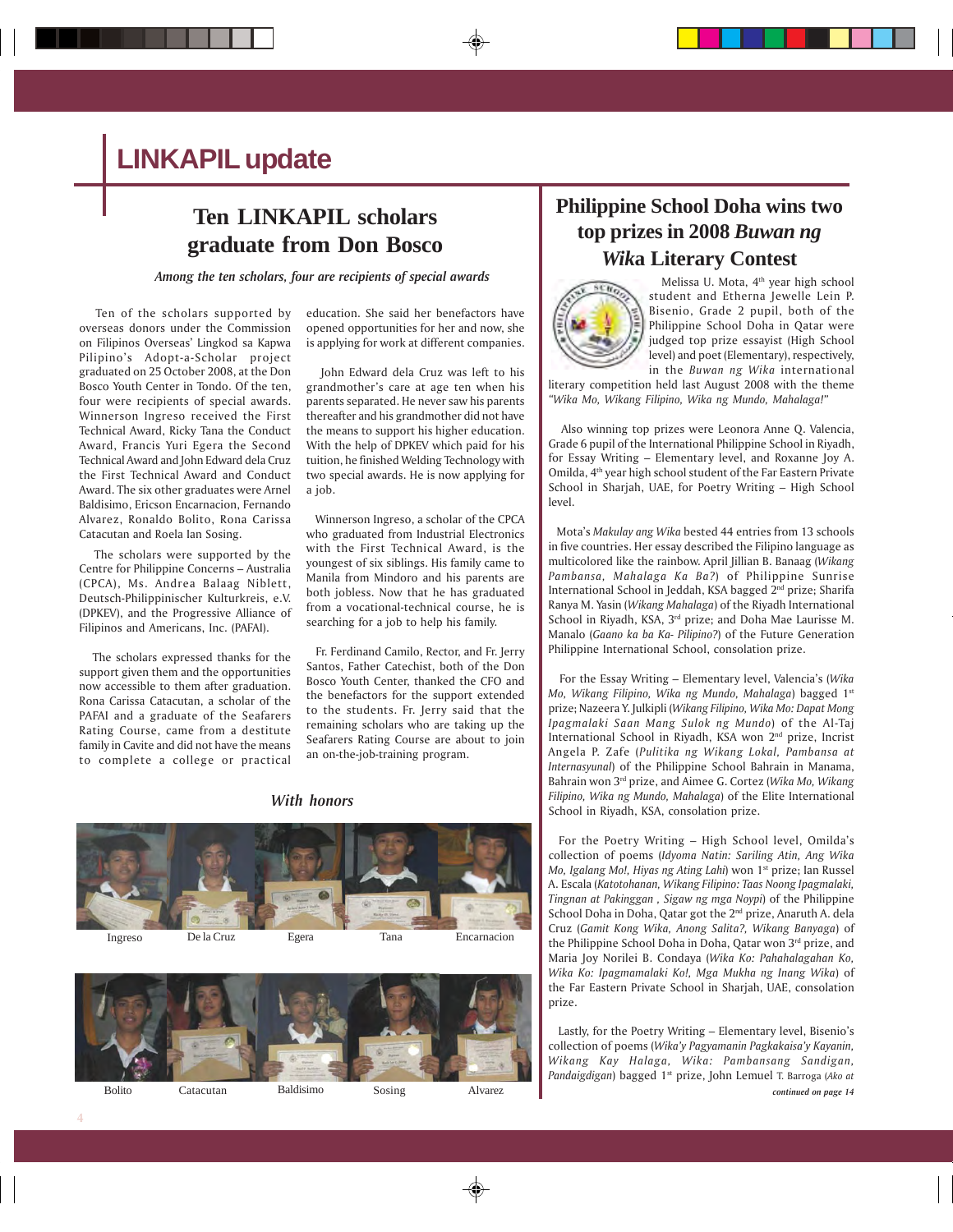# **LINKAPIL update**

# **Stateside Bayanihan**

*The spirit of bayanihan is very much alive abroad as the US-based Feed the Hungry, Inc. built 52 classrooms in the Philippines in 2008*

 All talk is nothing. The perennial problem of classroom shortages in the Philippines has been an unending bone of complaints from many sectors. There is, however, a certain group of Filipinos overseas that decided to stop complaining and to start helping the country with concrete actions to resolve the situation.

 The Feed the Hungry, Inc. (FtH), a group of Filipinos-based in Washington D.C. in the United States of America, started donating classrooms to public schools since 2001. At present, a total of 52 classrooms were built benefiting students in 23 municipalities and six (6) cities in 19 provinces. Approximately PhP10,105,163.70 were donated by the FtH for the construction of the classrooms.

 The classrooms are standard DepED 7 meters x 7 meters rooms complete with connection-ready electrical installations. The FtH has also recently started upgrading the classrooms by providing toilet facilities with tiled floors, wash basins, flushing mechanisms and plumbing.

 The beneficiary schools include Timalayan Elementary School (Main Campus), Sawang

Elementary School, Tayak Elementary School, Lola Titang's Preparatory School (PREPI), Naic National High

School, Florentino Joya Elementary School, Rosario Elementary School, Kids Place Student Center, Del Carmen National High School-Annex (San Isidro NHS) and San Juan Elementary School.

 Also included are Sayon Elementary School, Alupay Elementary School, Hilltop Elementary School, Batia Elementary School, Bactul I Elementary School, Pitong Bukawe National High School, Day Care Center in Brgy. Bontod, Cabatuan Elementary School, Tipas Elementary School, Matawe Elementary School, Kinalansan Elementary School, Sinamar Norte Integrated School, Binunga Elementary School, Barangay Magurang Elementary School, Celestino B. Redito Elementary School, Dr. Lorenzo P. Ziga Memorial High School, Pag-Asa National High School-Arimbay, Catanduanes National High School (Calatagan High School Annex), Buhatan National High School, San Mariano High School-UEG Campus and Aurelia Carolino Learning Center.





 The projects support the government and private sector campaign to maintain a high literacy rate among Filipinos by providing the appropriate infrastructure for effective learning.

 All over the Philippines, many elementary schools in far-flung rural areas maintain three to six - room facilities, which include the principals' office, library, and home economics rooms. In many public schools, a single classroom is shared by two-classes of different grade levels, or large numbers of students exceeding forty per class. The shortage of classrooms has resulted in classes being held under tree shades or poor learning conditions.

 Individual donors for the classrooms include: Ms. Roxanne Andrea Mendoza, Progressive Alliance of Filipinos and Americans, Inc., Feed the Hungry, Inc., Mr. and Mrs. Wilfredo Buhain, Mr. and Mrs. Pablito Alarcon, Fil-Am Association of Manassas & the Washington Metro Area, Mr. and Mrs. Martin Gaw, Mr. Lucito Cataquiz, and Ms. Merlita Comia-Villar.

 Also included as donors are Mr. and Mrs. Nilo Villarin, Arthur Lindner Memorial Foundation, Ambassador and Mrs. Albert del Rosario, Ms. Gloria Caoile, Mr. Carl Abella, Mr. Ernie Cordero, Mr. and Mrs. Manuel Suguitan and family, Mr. and Mrs. John Eda and staff of North Star Food to Go & Catering of Fort Washington, Mr. and Mrs. Rene Ruivivar, Hawaii International Relief Organization, Lamco International Trading Co., Mr. Jonathan and Mrs. Terry Gaw & American Express, Mr. Alex and Ms. Jean Miravite, Mr. Alex, Jr. and Mrs. Gail Miravite, and the Philippine Association of Metropolitan Washington, DC Engineers.

 The classroom projects are being undertaken through the *Lingkod sa Kapwa Pilipino* program of the Commission on Filipinos Overseas in partnership with the Classroom *Galing sa Mamamayang Pilipino* Abroad of the Department of Labor and Employment and other private contractors.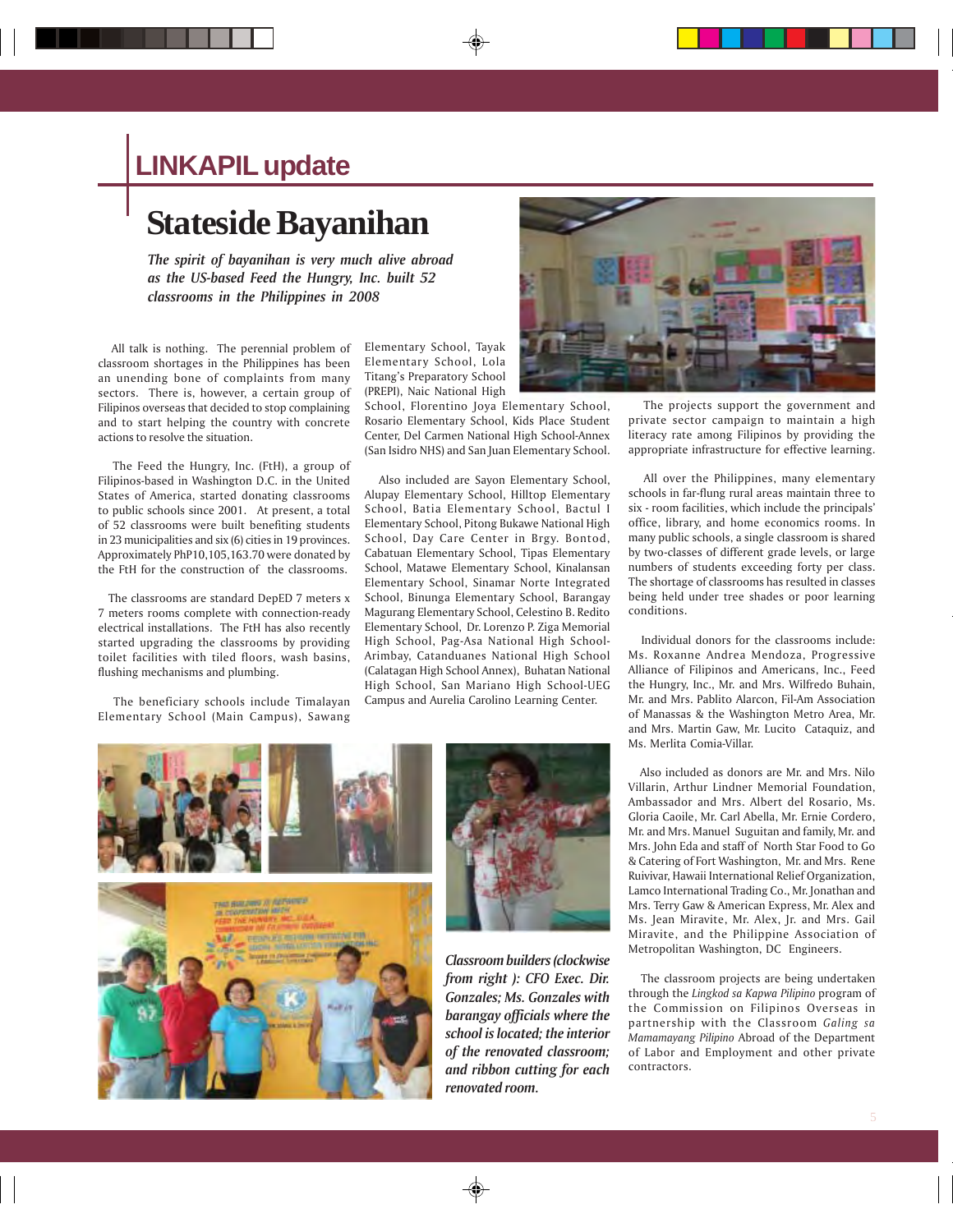# **2008 Presidential awards**

# **2008 Presidential awardees transfer their knowledge and skills**

*They came, they saw, and they lectured*

 **F**our talented award-winning Filipino professionals and social welfare advocates overseas, namely Carlos Esguerra, Amy Besa, Eleanor Ho, and the Filipino Korean Spouses Association conducted transfer of skills and knowledge activities through lectures, workshops and consultations last December.

 Coming from different professional backgrounds and countries, the four who are among the recipients of the **2008 Presidential Awards for Filipino Individuals and Organizations Overseas,** served as resource speakers on their respective areas of expertise in select government agencies, schools and NGOs**.**

 A landscape photographer based in New York, Carlos Esguerra lectured on basic photography for the staff of National Commission for Culture and the Arts, and film and journalism students of the College of Mass Communication in UP Diliman on December 11 and 12. His presentation combined a traditional classroomtype discussion on the basics of photography, and a showcase of his award-winning photos taken in different parts of the world. Participants learned helpful tips in capturing ordinary scenes and moments extraordinarily, and at the same time enjoyed his breathtaking landscape photographs, mostly applied with Japanese Zen principle.

 On December 11, restaurateur and owner of the famed Cendrillon restaurant in New York, Amy Besa thru the UP Diliman - College of Home Economics' *Learning from the Masters* lecture series, shared with the hotel and restaurant management students and faculty, some of the secret ingredients in her success in the food industry business. She revealed that love for the country, and being hands-on and innovative are some of the main factors in successfully



establishing a business, especially in a foreign land. She also delighted the audience with her presentation of some of Cendrillon's appetizing recipes, mostly prepared by her husband, chef Romeo Dorotan, and research findings on their award-winning book *Memories of Philippine Kitchens*.

 Taiwan-based journalist and civic leader Eleanor Ho, and Ms. Fe Kim, president of the Filipino Korean Spouses Association held consultation meetings and cliniquing sessions with the officers and counselors of the Commission on Filipinos Overseas and its partner NGOs (St. Mary Euphrasia Foundation-Center for Overseas Workers and the People's Reform Initiative for Social Mobilization Inc.) on their respective organization's programs and services, settlement concerns in Taiwan and South Korea, and issues and problems on intercultural marriage on December 12 and 13, respectively.

 The Commission on Filipinos Overseas coordinated and organized all the activities, which provided a venue for the Presidential awardees to impart their knowledge, expertise and skills to students and professionals in various fields in the Philippines.

\*\*\*

*Note: Two of the awardees have their websites. Mr. Esguerra's site is www.carlosesguerra.com; while Ms. Besa's site is www.cendrillon.com.*

*Their profiles and those of the other awardees may be viewed at www.cfo.gov.ph/ presidentialawards.htm*

*The activities provided a venue for the Presidential awardees to impart their knowledge, expertise and skills to students and professionals in various fields in the Philippines*





*Presidential awardees-speakers (clockwise from bottom left): Carlos Esguerra, Mr. and Mrs. Kim, Eleanor Ho and Amy Besa-Dorotan.*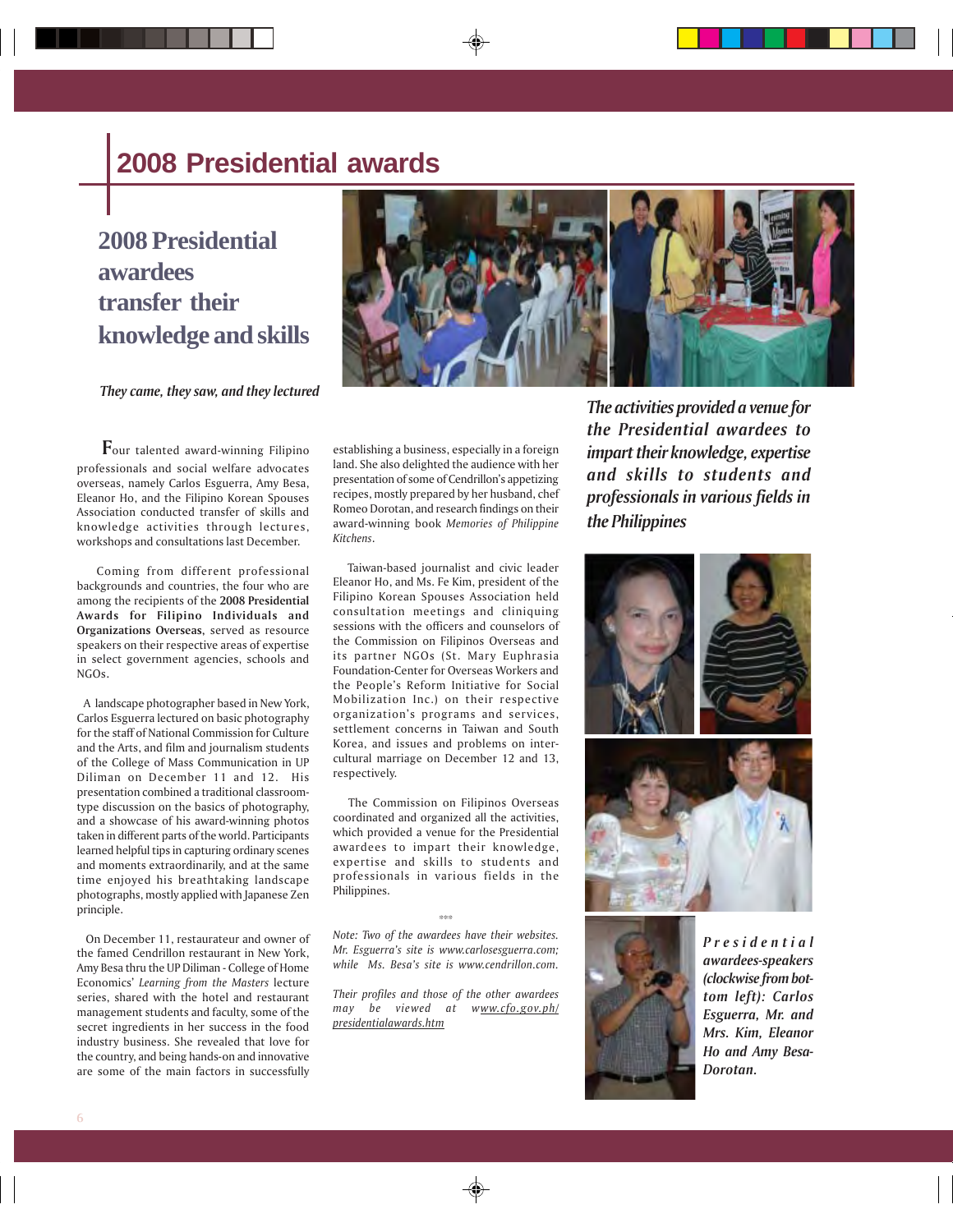# **2008 Presidential awards**

# **Journey**

(A speech delivered by BBC World News anchor Rico Hizon on behalf of his fellow awardees at the Presidential Award for Individuals and Organizations Overseas at Malacañan Palace, December 10, 2008.)

Her excellency President Gloria Macapagal Arroyo, Executive Secretary Eduardo Ermita, Labor Secretary Marianito Roque, members of the diplomatic corps, fellow awardees, their special guests, ladies and gentlemen.

It is a great honor to be here in Malacañang to receive the Presidential Awards for Filipino Individuals and Organizations Overseas. But it is a greater privilege to speak in behalf of the 30 other awardees – each of whom has served this country while building a new life elsewhere in the world.

How I wish they could all come up on stage and tell you their stories themselves!

Tobias Enverga Junior, would tell you about his journey from Lucena to Toronto, where he spearheaded the donation of over half a million dollars worth of medical supplies back to his hometown in the Philippines.

KaBayani Alex Asuncion would tell you about the Filipinos in Riyadh whom he has been keeping wellinformed of their rights and other important issues.

Community leader Angeles Carandang has stories on how she and her group have been improving lives in Chicago – not just for Filipinos but for all its residents.

Sister Mary Aida Casambre would tell you of her encounters in counseling and sheltering Filipino migrants in Hong Kong.

Journalist Libertito Pelayo, who has been keeping tabs on Filipinos in New York through his Filipino Reporter, would regale you of tales from the Big Apple.

None of us here today could have imagined that we would end up in Malacañan to be honored by the President and the people we had to leave behind when we began our journeys.

As businesswoman Pat Berberabe from New York said after being told of the award, "Sa tanda kong ito, hindi pa ako nakakarating sa Malacañan!"

Such, it seems, is the nature of true service. It is often realized belatedly and never allowed to dwell in the minds for too long.

I did a little research and what I found out made me feel more honored to be a part of this group.

Esper Derpo worked for 20 years in Nigeria to strengthen not only the Filipino community in Lagos but to aid kababayans in the poorest provinces in the Philippines.



*Rico Hizon*

Lilian Overs' foundation in Toronto has been conducting medical missions, donating supplies and building classrooms in Toledo, Cebu.

Economics lecturer Adelina Philipsen has been raising funds from The Hague to help improve lives in Manila including donating a basketball court to the Philippine School for the Deaf.

For 17 years, Dr. Teresita Ramos' Advanced Filipino Abroad Program has instructed students and teachers in Hawaii on Philippine language and literature.

Laurence Ligier has been providing a safe haven for and prayers are always with the Philippines. abused children in Panay and Negros – giving muchneeded medical attention and educational opportunities I guess that's why this award means so much more for the past 11 years.

Apart from being the first Filipino Human Rights Commissioner in New Jersey, Santiago Muzones Junior has also been actively supporting activities that raise funds for his hometown in Iloilo.

Enumerating their individual inspiration stories, it would have been so easy for them, to rest on their laurels, cash in on their wealth, and live out the rest of their days in luxury.

But deep down, we know we want something more – not for ourselves this time, but for others whom we Just like our Pambansang Kamao, Manny Pacquiao, know need a little push every now and then, the same way others gave us a little push here and there when we were just finding our footing in the strange lands others would throw in the towel; the kind that leaves we found ourselves in.

Today, Joseph Magdalena owns the largest Filipino supermarket in Riyadh.

Dr. Antonio Noblejas has a successful medical practice in New Zealand and was awarded the Queen's Service Merit.

Nilo Villarin is a successful engineer in Washington and a respected member of his community.

Amy Besa and Romeo Dorotan's New York restaurant Cendrillon is flourishing, and one of the Big Apple's finest.

Carlos Esguerra's photographs are being recognized all over the world.

Eleanor Ho. Lamberto Garcia, the Association of Philippine Physicians of America, the Filipino Women's Association United Kingdom, the Stitching Kapatiran, the Filipino Korean Spouses Association, the Philippine Community Council of New South Wales, the Philippine Nurses Association of America, the United Filipino Council of Hawaii, the Catholic Medical Mission Board, the Children's Chance New York, and the Heetens Helpgood Center Philippines – all have persevered and contributed not just to fellow Filipinos but to the international community in general.

But no matter how far we have roamed, our thoughts

than all the others that we have received in the past. There is something so special about receiving recognition from your own kababayan that makes all the hard work worth it.

But one has to marvel at the collective achievements of the people in this room today! From journeys that began with tearful farewells at the airport and came full circle with all out support to raise the quality of life of Filipinos anywhere in the world, this is truly a showcase of Filipino ingenuity and patriotism at its finest.

we are all world champions – the kind that keeps defying the odds; the kind that keeps fighting when

*continued on page 17*

7

**"I guess that's why this award means so much more than all the others that we have received in the past. There is something so special about receiving recognition from your own kababayan that makes all the hard work worth it."**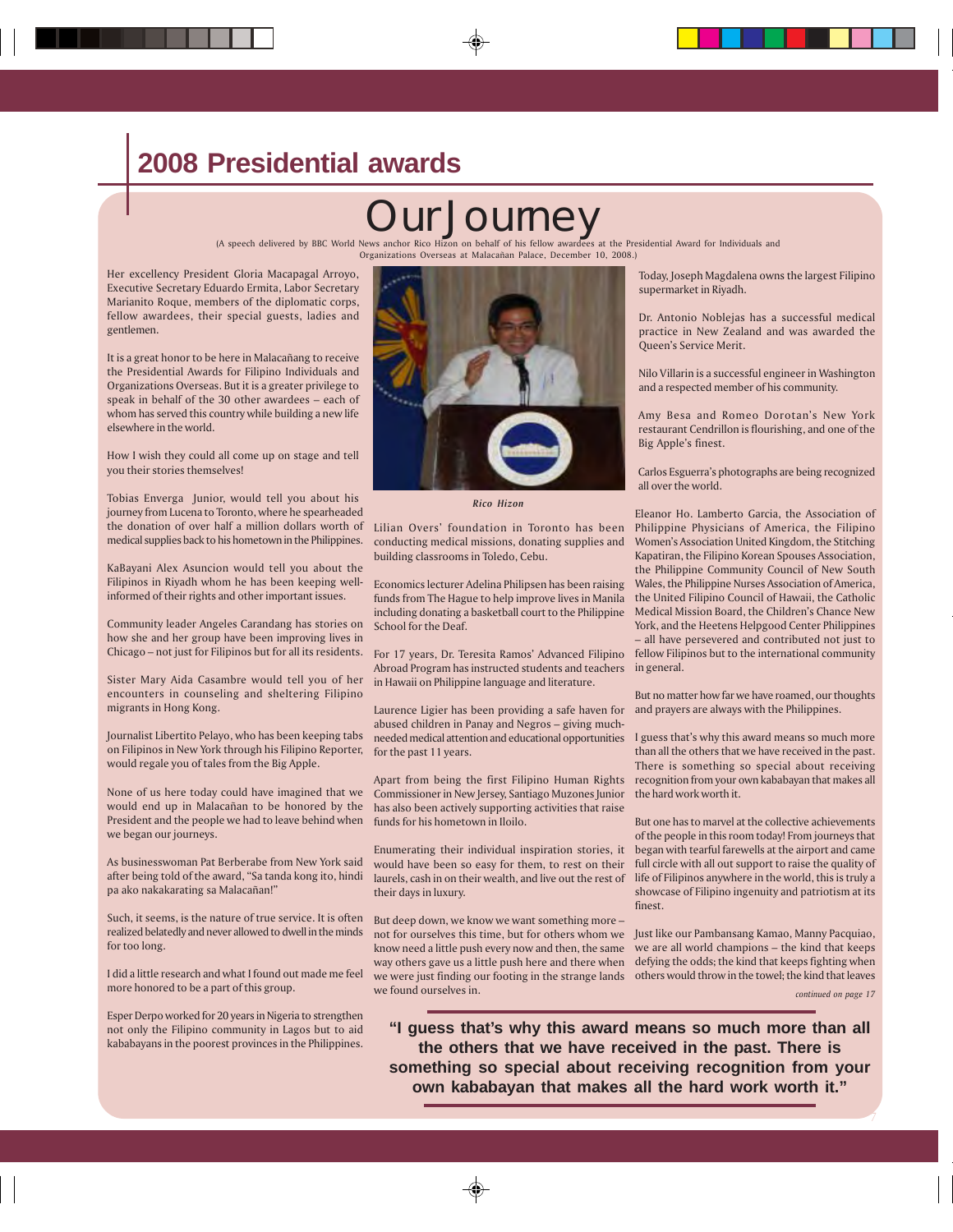# **Mailbox**

#### **'Committed to serve'**

*Warm greetings from Kuwait!*

*It is indeed true that when you ask, you shall be given. But of course, it depends on the person you ask or approach. True to your calling, you have shown an example to those other goverment officials who are merely giving lip service to the Filipinos overseas.*

*Thank you very much for this financial help for Efren Melegrito which a US-based organization has given through your agency. This will go along way in easing the financial burden of Efren who is now undergoing chemotherapy and is tremendously weakened by it. Please know that he has four children who are all attending universities in the Philippines.*

**Freda Editha O. Contrares Kuwait**

#### **'Not your typical PDOS'**

*I should have sent you an e-mail right after me and my family attended the pre-departure orientation seminar last April 21. Honestly, I thought it was one of those money-making requirements on Filipinos departing for abroad. But I was wrong. At the very least, I found the orientation very informative. Departing immigrants really need the kind of orientation seminar like that. Thank you very much! I really appreciate it. And the people in your office-the guards at the reception area, those guys at the counter, and of course you, and I believe everybody in your office-you are all very helpful, polite, and accommodating. Your office is simply not like the other government offices that I know. Keep it up!*

**Artemio I. Sumague Jr. Address not indicated**

#### **'Working hard'**

*We received good news from your associates that the illegal recruiter we complained to you last March, has already been apprehended and is in the custody of the NBI or DFA.*

*We just want to thank you and all your associates who worked on this matter. Believe na kami sa inyo. You are really working not only in words, but in deeds. MORE POWER TO YOU.*

*Hopefully, those who lost their money here will be able to get it back as they really earned it the hard way.*

#### **Ruby Lou L. Ten Brinke Western Australia**



### **Comics scriptwriting winners**



*Winners all (from left) : Ilustre, Marquez, Lingat, Veniles, Galias and Agsalda.*

The Commission on Filipinos Overseas – Task Force Against Human Trafficking (CFO-TFAHT) spearheaded the conduct of the Comics Scriptwriting Contest on Migration. The contest was open to all Filipinos residing in the Philippines or overseas.

CFO-TFAHT received a total of 33 script entries with stories revolving on the following subject areas: trafficking, intermarriage, overseas Filipino workers and irregular migrants, and other issues relevant to Philippine migration.

After deliberation by the panel of judges which was composed of representatives from the National Commission on Culture and the Arts, Batis Center for Women and CFO-TFAHT, the following entries were chosen as winners:

| <b>Title</b>                     | Writer              |
|----------------------------------|---------------------|
| 1. Hawaii on my Mind             | Cherry Joy Veniles  |
| 2. Quo Vadis, Illegal Recruiter? | Crisostomo Ilustre  |
| 3. Bukang Liwayway               | Maria Regina Galias |
| 4. Ilaw sa Dilim                 | Ian Vergel Agsalda  |
| 5. Ina                           | Stuart Lingat, Jr.  |
| 6. Dukha                         | Noreen Marquez      |

The writers of the winning entries were awarded in a ceremony held on 16 January 2009 at the Commission on Filipinos Overseas building.

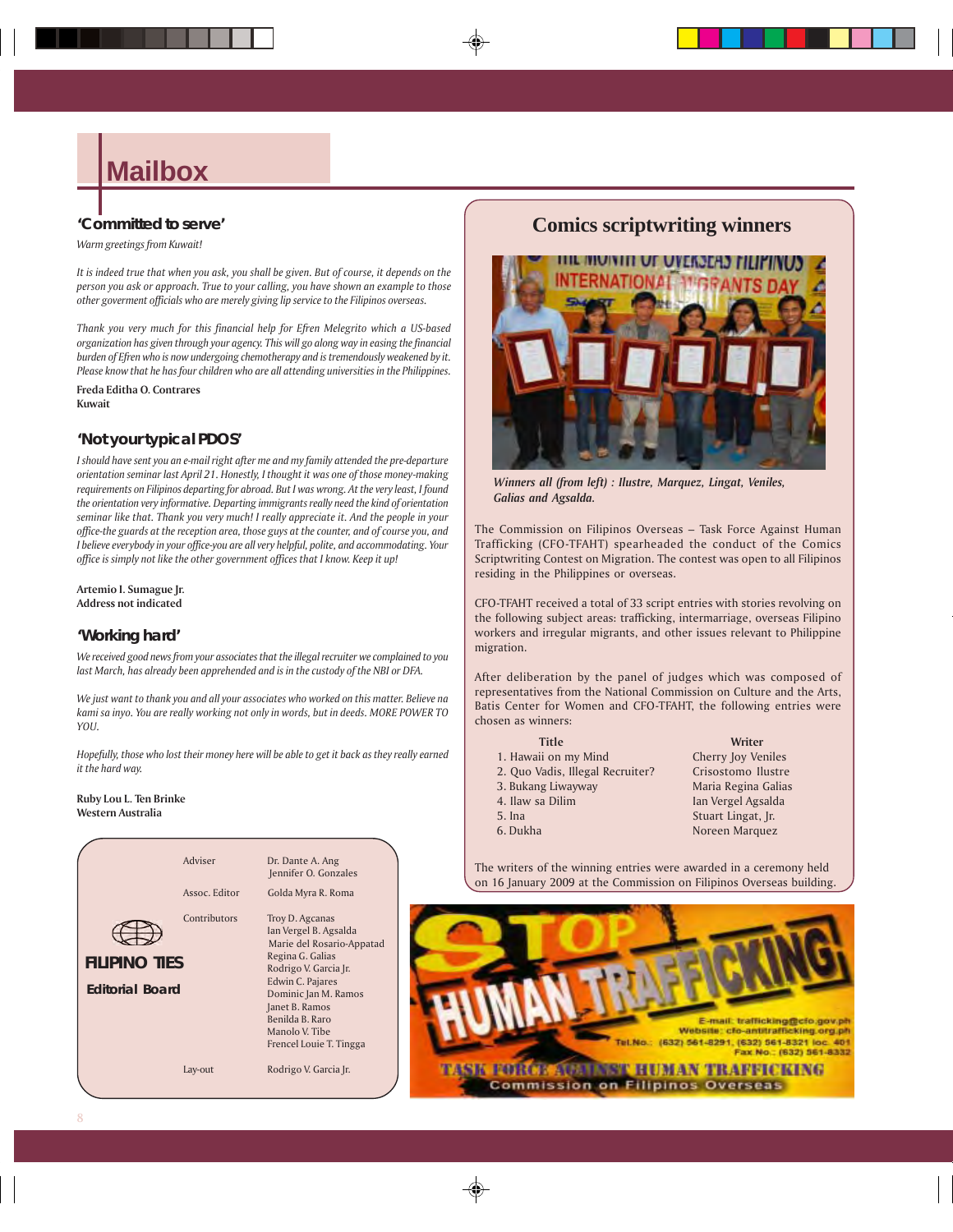# **Anti-trafficking**

# **Harmonizing and analyzing data through the Philippine Information System on Trafficking**

*The software system is a first in the country and contains the most comprehensive data bank on trafficking and related cases*

 **T**rafficking in persons is a global issue, but because of the clandestine nature of the crime, Government. there is a lack of systematic data banking of trafficking incidents. This means that a reliable data on the trafficking of human beings that would allow comparative analyses, monitoring and counter-that is capable of systematically storing, organizing of offenders, recruiters and their agents, owners measures is scarce. Because of the need to introduce a comprehensive database program, the DFA, DOJ, DSWD, POEA, BI, NBI and NGOs. As with Commission on Filipinos Overseas as head of the all database, the design process will involve data Presidential Task Force Against Human Trafficking, definition, data refinement, and establishing trafficking acts, habitual delinquent, recidivist, etc. is currently consolidating database information relationships between the fields or attributes of from government agencies and nongovernment the database. The programming phase, on the law enforcement authorities including police organizations.

 The Philippine Information System on Trafficking testing and debugging. or PHILIST is a comprehensive databank and information system on trafficking and other related National Police Commission (NAPOLCOM). It will trafficking.

 The system will make available on a regular and continuing basis reliable statistics on trafficking *Features of the database* and other related cases which are useful for referral and coordination, minimizing duplication of reports and statistics, as well as ensuring effective mechanisms to check the validity or duplicity of monitoring of trafficking cases.

#### *Adoption of the NAPOLCOM SRF*

arising from the Standard Reporting Format information that will be cross-referred are names



 The second phase involves the design and programming of a comprehensive database system and processing data obtained from the NAPOLCOM, what the program should accomplish, coding,

cases that will make use of the Standard Reporting regularly uploaded to the system and shall undergo Format (SRF), currently implemented by the a process of data refinement and editing to include other data from the Department of Foreign will also treat other existing laws relevant to Affairs, Department of Justice, Department of trafficking, such as the Migrant Workers and Social Welfare and Development, Bureau of Overseas Filipinos Act (R.A. No. 8042), Special Prosecutor, NBI, PNP, Philippine Embassies and Immigration, Philippine Overseas Employment Protection of Children Against Child Abuse, Administration, National Bureau of Investigation Exploitation and Discrimination (R.A. No. 7160), and nongovernment organizations involved in anti-Violence Against Women Act (R.A. 9262), Data coming from these sources shall be conform to the general format for data capture. It Philippine Passport Act (R.A. No. 8239), and the Mail-Order Bride Law (R.A. No. 6985).

 The first phase of the project involves the submit, which will further be cross-referred from adoption of the NAPOLCOM information system those culled from other agencies. Examples of The comprehensive data base program will have the data submitted per agency, as well as from other agencies. For example, the first batch of 100 cases to be submitted by NAPOLCOM will be counterchecked with the next 100 cases they will

approved by the Department of Interior and Local of complainants, birthdates, names of offenders, nature of acts committed and venue of trafficking incident.

other hand, will involve making decisions about stations, immigration officials in airports and port The Trafficking Watchlist will include the names of clubs, bars and other establishments, as well as other individuals facilitating the commission of trafficking acts, who are involved in several Said information will be transmitted to relevant areas, courts, etc. to alert them and facilitate arrest, to prevent future trafficking. Rules and mechanics in creating a Watchlist are determined by the Task Force to ensure due process and to respect human rights.

> Monitoring can be done by counterchecking the status of every case in the database, with the proceedings of the case in courts, Office of the *continued on page 13*

#### **SYSTEM REQUIREMENTS**

**RECOMMENDED Windows XP Pentium 4 or higher processor 256 MB RAM or higher at least 1 GB of free hard disk space**

**MINIMUM Windows 98 Pentium III 128 MB RAM at least 1 GB of free hard disk space**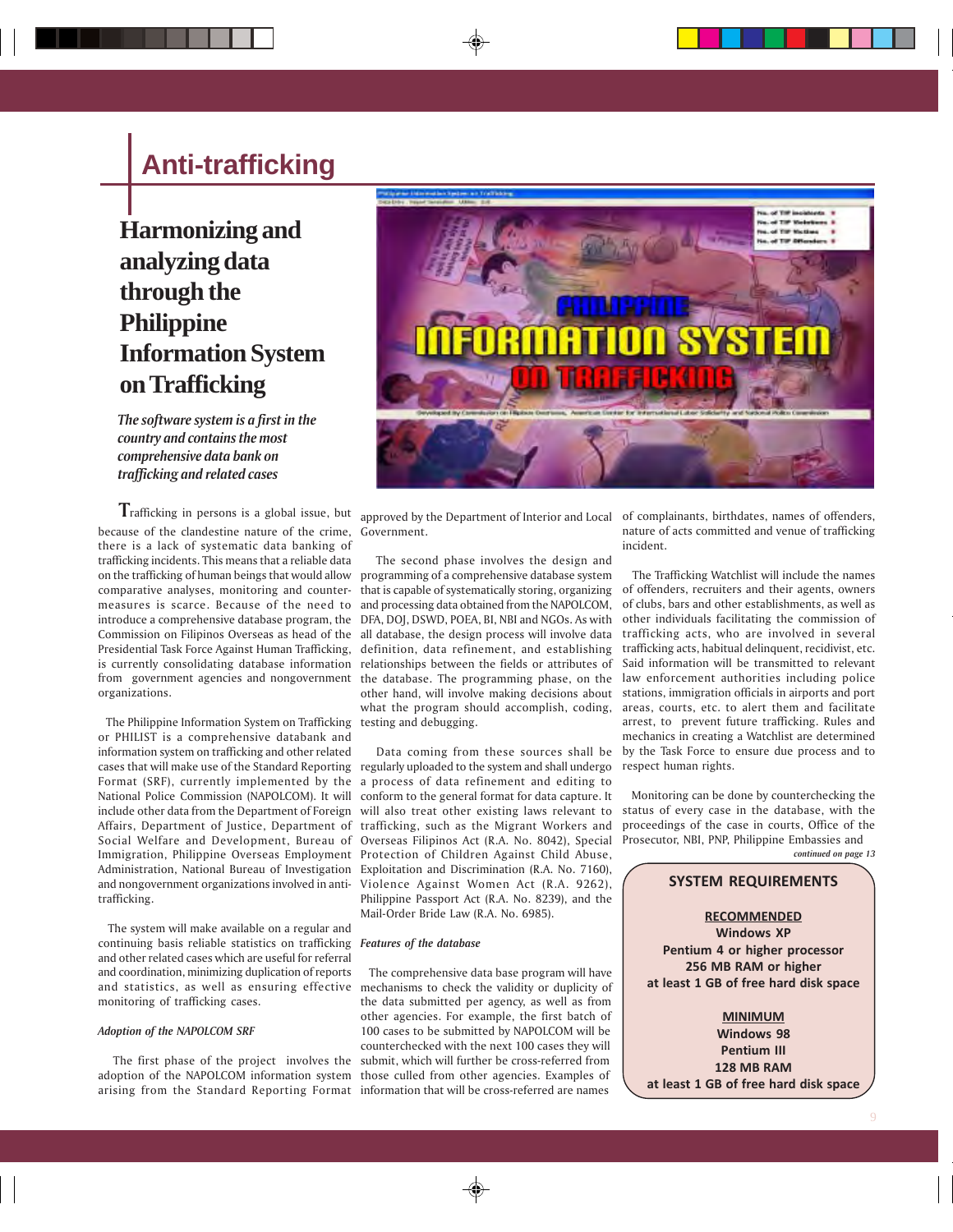# **Anti-trafficking**

#### **T**he CFO's Task Force

Against Human Trafficking (TFHT), in line with its mandate to conduct a comprehensive community education and information campaign program against human trafficking, has organized the Advocacy Training for Youth on Anti-Trafficking of Women and Children for Labor

and Sexual Exploitation in Baguio City from 29- 30 August 2008, and Legazpi City from 11-12 November 2008. The activities are a follow-up to the previous trainings conducted in the cities of Cebu in November 2007, and Davao in March 2008 to cover the Visayas and Mindanao regions, respectively.

 The advocacy training is envisioned to create awareness among Filipino youth about issues and concerns on trafficking in persons, foster youth participation in eliminating trafficking activities, and organize anti-trafficking advocates in the provinces in Northern and Central Luzon, and the Bicol region. The TFHT targeted the youth as participants because it is very important to involve them in the advocacy, given that children and young workers are the more vulnerable sectors who may be victimized by traffickers.

 In the Northern and Central Luzon phase, the TFHT has partnered with the Department of the Interior and Local Government (DILG). The training involved 50 youth leaders representing the *Sangguniang Kabataan* from Abra, Benguet, Ifugao, Ilocos Sur, La Union, Mountain Province, Nueva Vizcaya, Quirino, Tarlac, and Zambales. Student leaders from Benguet State University, Pines City National High School, St. Louis University, University of Cordilleras, and University of the Philippines-Baguio also took part.

 In the Bicol region, TFHT has partnered with the Department of Social Welfare and Development-Field Office V. The 40 participants represented the *Sangguniang Kabataan* and student leaders from the provinces of Albay, Camarines Norte, Camarines Sur, Catanduanes, Masbate and Sorsogon. The student leaders were from Aquinas University, Ateneo de Naga University, Bicol University, Divine Word College of Legaspi, University of Northeastern Philippines, and University of Santa Isabel. Active members of the Pag-Asa Youth Association of the Philippines also participated to represent the outof-school youth sector.



#### *Tackling the issue of trafficking means involving the youth in the campaign, considering that they are the more vulnerable sector who may be victimized by traffickers*

 The topics discussed in the training were Republic Act 9208 or the Anti-Trafficking in Persons Act of 2003; United Nations Convention on the Rights of a Child; Gender Sensitivity Issues and Roles; Guide, Techniques and Strategies to Interviewing Trafficking Victims and Witnesses; Programs and Services of CFO and partner agencies on Anti-Trafficking; and Basic Concept on Advocacy Work. There were workshops on Children's Situationer, hands-on training on Philippine Information System on Trafficking, and Advocacy Planning.

 The common issues raised by the participants were on sexual harassment, abortion, prostitution, juvenile crime, lack of education opportunities, drug abuse, domestic violence, pornography, and gambling which can be attributed to poverty, over population, peer pressures and lack of parental guidance.

 During the workshop on advocacy planning, participants were grouped and tasked to

**The advocacy training is envisioned to create awareness among Filipino youth about issues and concerns on trafficking in persons, foster youth participation in eliminating trafficking activities, and organize antitrafficking advocates in the provinces**

prepare a year-long action plan they are expected to implement in their communities. The objective of the activity is to promote the participation of the youth in the advocacy work. The Pines City National High School in Baguio City was named the Best Workplan for its focus on different anti-trafficking activities such as echoing of the advocacy training for youth, producing a documentary about human trafficking, organizing fund raising events for other anti-trafficking activities, and quarterly discussion on specific topics such as child labor, sexual exploitation and drug abuse. In the training held in the Bicol region, the group from Camarines Sur was recognized for their proposed projects including campaign program for students and youth organizations to become anti-trafficking advocates.

 The last phase of the advocacy training for youth in Metro Manila and Region IV is scheduled in March 2009.

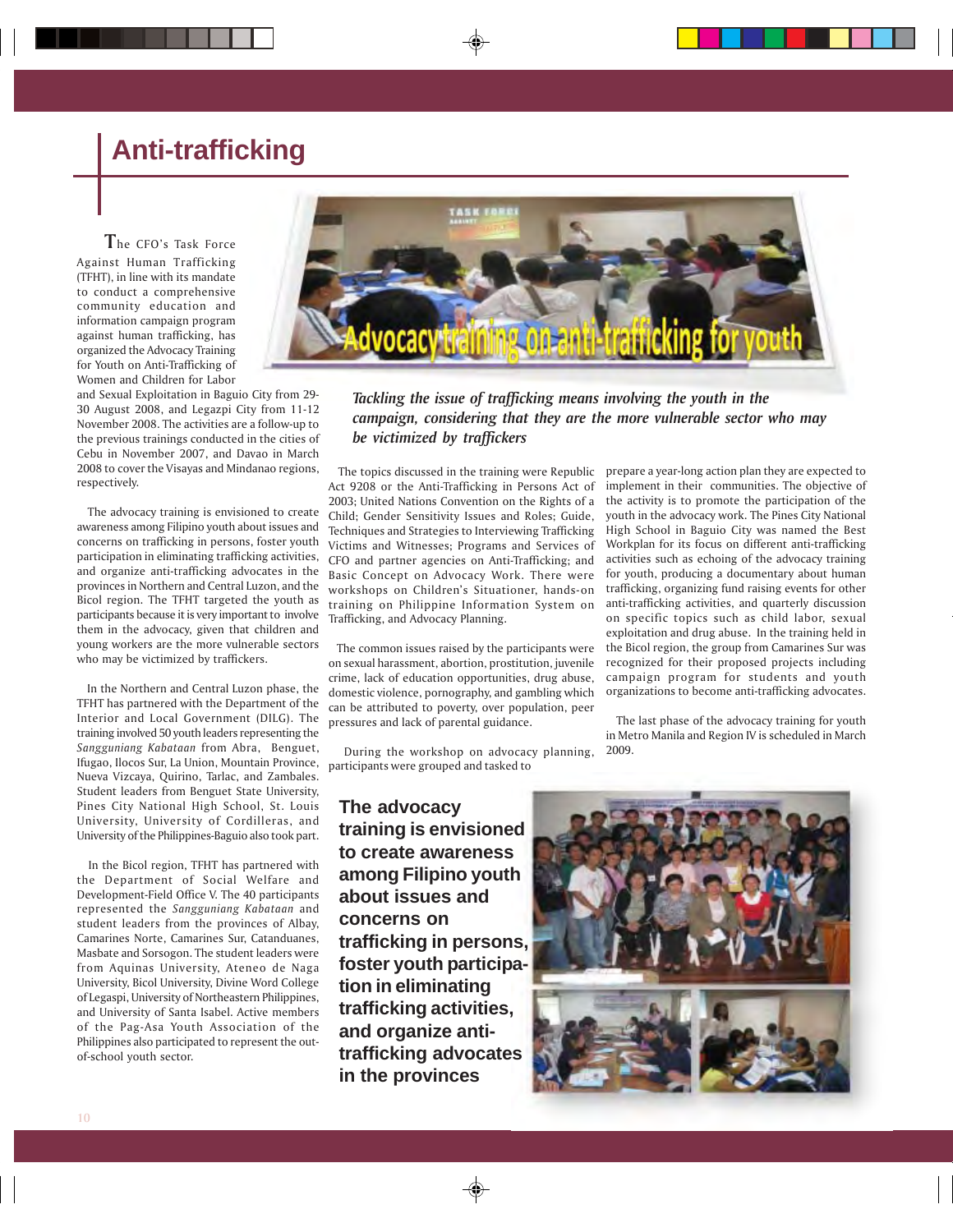# **Anti-trafficking**

# HUMAN TRAFFICKING 3 **Ano Ito?**



Office of the President of the Philippines - Commission on Filipinos Overseas 'ask Force Against Human Trafficking 6th Floor, Citigold Center, 1345 Pres. Quirino Ave. corner South Superhighway, Manila 1007 Address E-mail = trafficking@cfo.gov.ph Tel. No. (+632) 561-8321 for: 401; Tel/Fax No.: 561-8291 Website : www.cfo-antitrafficking.org.ph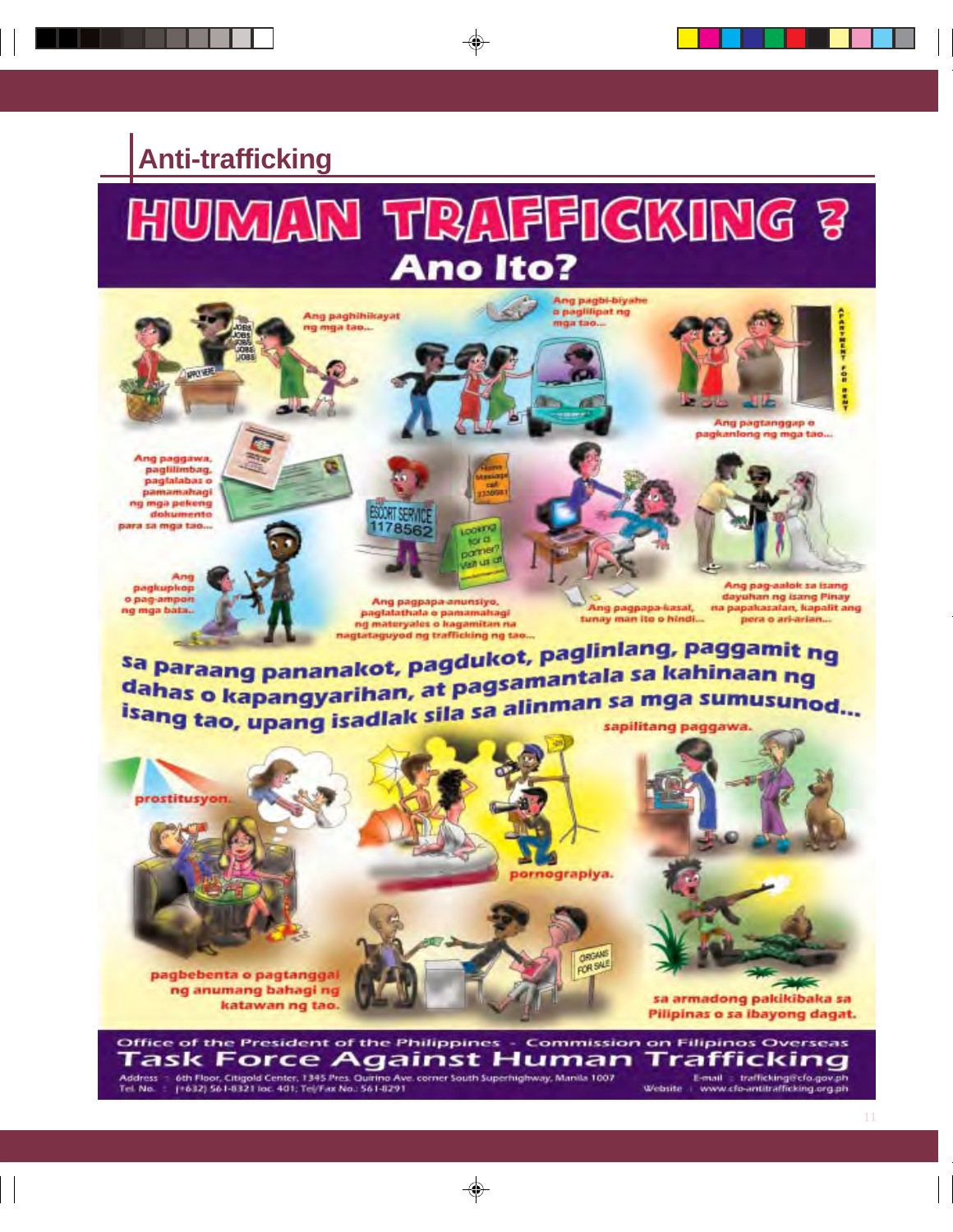# **CFO** initiated websites

**Several websites have been developed by the CFO to advance the cause of Philippine nurses, protect migrant workers, espouse the use of Philippine languages overseas and promote Philippine schools overseas. These are all hosted and maintained by the CFO.** These websites are:



#### http://www.learnfilipino.ph/

The LearnFilipino.ph website is an internet-based guide to learning the Filipino language. Lessons are situated within recognizable Philippine conditions. Lessons include vocabulary words, sample idioms, useful phrases, common expressions, and simple conversations. Audio sounds are added as guide for correct pronunciation. Grammar notes are likewise provided to aid in conjugation and tenses. There are also culture features that serve as endnotes about the different Filipino customs and traditions. To assess the students' proficiency, sets of questions are placed at the end of each session.

A Registration fee of US\$20.00 per module is required, and may be remitted to CFO through online payment.

#### http://www.cfo-antitrafficking.org.ph/

Created by an Executive Order and operating under the supervision of the CFO, the Task Force Against Human Trafficking maintains a website where daily news on trafficking and illegal recruitment are posted. It also contains advisories and Frequently Asked Questions (FAQs) on what trafficking is all about. Relevant laws and publications, including statistics are also readily available for download.



#### http://www.cfo-pso.org.ph/

The website links all 43 Philippine schools located in nine countries. The site serves as a forum between the schools and relevant Philippine government agencies. It also contains the latest news affecting these schools, materials and data from its conferences as well as download section where manuals, forms and permits can be readily accessed.

#### http://www.tfnclex.org.ph/

Developed in 2006, the Presidential Task Force on NCLEX website primarily serves as the electronic lobbying arm to reach out to the key stakeholders and the nursing population for the establishment of an NCLEX testing site in the Philippines. After its successful bid, the website now serves as a newsroom for activities and updates regarding nursing events and the NCLEX. The site contains a download section where NCLEX materials, as well as directory of the US Board of Nursing may be downloaded. The site is regularly updated and maintained by the CFO.



k antitrafficking.cre.ph

n

Other websites currently being developed and which will be launched this 2009 include the LINKAPIL website, Exchange Visitor's Program, the Bayanihan sa Canada homepage and the Presidential awards site.

#### *CFO Publications... continued from page 17*

### **PRIMER FOR FILIPINO YOUTH OVERSEAS**



#### **PRIMER FOR FILIPINO YOUTH OVERSEAS**

The primer contains information regarding Philippine laws and regulations affecting overseas youth as well as various government programs and services for them. It also includes information about the Philippine educational system, available scholarships and training grants, and opportunities in the Philippines for overseas Filipino youth.

*Hard copy only, available upon request*



#### **THE YEAR 2008 PRESIDENTIAL AWARDS FOR FILIPINO INDIVIDUALS AND ORGANIZATIONS OVERSEAS**

Published bienially for the Presidential Awards, the souvenir book contains detailed information on the contributions and accomplishments of individual and organizations who are recipients of the Awards. It also contains a directory of past and present awardees.



**12**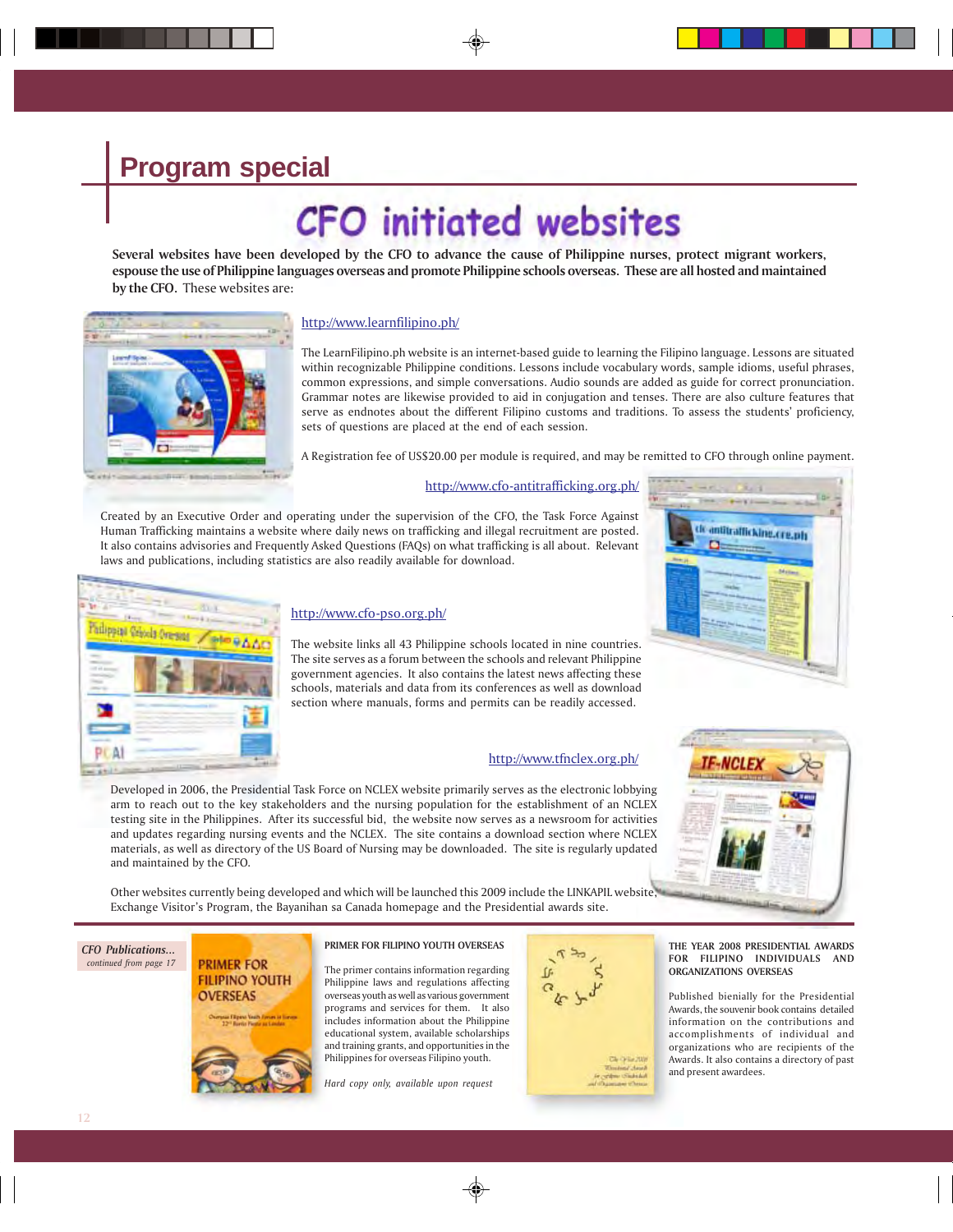# **AOS and CFO honor outstanding seafarers**

*Across the seven seas, Filipino seafarers are simply the best*

 The Outstanding Seafarers of the Year Award (OSYA) is an annual search for the country's hardworking Filipino seafarers whose professional competence and excellence exemplify the best Filipino traits and values. First conferred in 1998 by the Apostleship of the Sea, the award gives honor and recognize Filipino seafarers for their valuable and commendable contribution to the maritime industry and the Philippine nation.

 The Commission on Filipinos Overseas' membership in the OSYA Committee commenced in 2003 and was assigned to write the OSYA Primer, evaluation and nomination forms, and awards rules. For its active role and untiring effort to make OSYA a success each year, the CFO was unanimously selected as OSYA chair for five consecutive years.

 For year 2008, the OSYA selection committee received and evaluated eight nominations vying for the four OSYA Awards.

 **OSYA for Maritime Manpower.** Capt. Victor Del Prado received the OSYA for Maritime Manpower for his extensive shipboard experience which granted him senior management level positions in academic, employment and professional sectors of the Philippine maritime industry. He is the current President of Klaveness Maritime Agency (KMA) which has trained and employed Filipino seafarers for more than 60 years. Capt. Del Prado is also a member of the Commission on Higher Education (CHED) - Maritime Training Inspectorate that inspects and accredits schools offering maritime courses and that determines compliance with the standards and requirements of CHED.

 **OSYA for Maritime Industry.** Mr. Carlos Franco who hails from Leyte and is employed as an Electrician at the Philippine Transmarine, Inc. was awarded the

OSYA for Maritime Industry. With Mr. Franco's education and experience in electrical engineering, he was motivated to embark into studies and researches on Seaborn Rocket Launching System, Electric Propulsion in Modern Ship, Practice of Electrical Engineering in Marine Ship and Electrical Maintenance in Merchant Marine Ship. His studies were published in the Philippines and Norway.

 **OSYA for Community Service.** Second Officer Arnulfo Gomez of Kidapawan City is an active member of various organizations which uplift the lives of the underprivileged, bagged the OSYA for Community Service. Mr. Gomez is part of the Jail Visitation Ministry in his Catholic congregation that conducts health services and spiritual counseling for the inmates of Cotabato Provincial Jail. He also initiated a feeding program for the indigent children of Kidapawan City in cooperation with the Divine Mercy Apostolate Group. Mr. Gomez actively volunteers for NAMFREL for the promotion of fair and honest elections in Kidapawan City.

 **OSYA for Valor.** Jose Mari Garbo and Rey Padin, seafarers who boarded the MV Princess of the Stars as passengers, were given the OSYA for Valor for saving the lives of other passengers



*Outstanding mariners (clockwise from bottom): the crew of the M/V Ioannis K, Franco, del Prado, and Gomez.*

and managing the situation while gusty winds slowed down the engines and sank the ship.

 Together with Garbo and Padin, the crew of M/ V Ioannis K composed of 15 Filipinos and five Greek officers, rescued 14 Filipinos in the high seas between Malaysia and the Philippines, after a Mindanao-bound ferry capsized near Sabah due to bad weather. The crew also provided medical help and food to traumatized survivors until they were turned over to local officials of Cagayan de Oro City.

The OSYA was handed out during the  $13<sup>th</sup>$ National Seafarers' Day Celebration, which is the culminating activity of the National Maritime Week, on 28 September 2008 at the Quirino Grandstand, Rizal Park, Manila. DOTC Usec. Elena Bautista, OWWA Administrator Carmelita Dimzon and Mayor Alfredo Lim presented the awards.

#### *The PHILIST System (from page 9)*

cases can be generated from data (*number of cases pending, number of cases dismissed, etc.)* for submission to the DOJ or Office of the Prosecutors and *Levels of security* NAPOLCOM (in relation to those arising from police stations) for follow-up. New developments on the status of the case from DOJ, NAPOLCOM and other agencies are submitted to the Task Force for updating of database. The Task Force will have to determine

timely generation of statistical reports.

 Only authorized personnel are allowed to work on the trafficking database in compliance with the confidentiality rule of RA 9208. The Task Force determines the functions of each personnel (encoding, editing, monitoring, generation of

Consulates, or other entities. Statistical reports of the submission period of every agency for the statistical reports, etc.) A security control features will be created to secure the database from information thieves.

> The database also allows quick search of information available, including those in the disaggregated data. The levels of security will determine who can have access to quick search.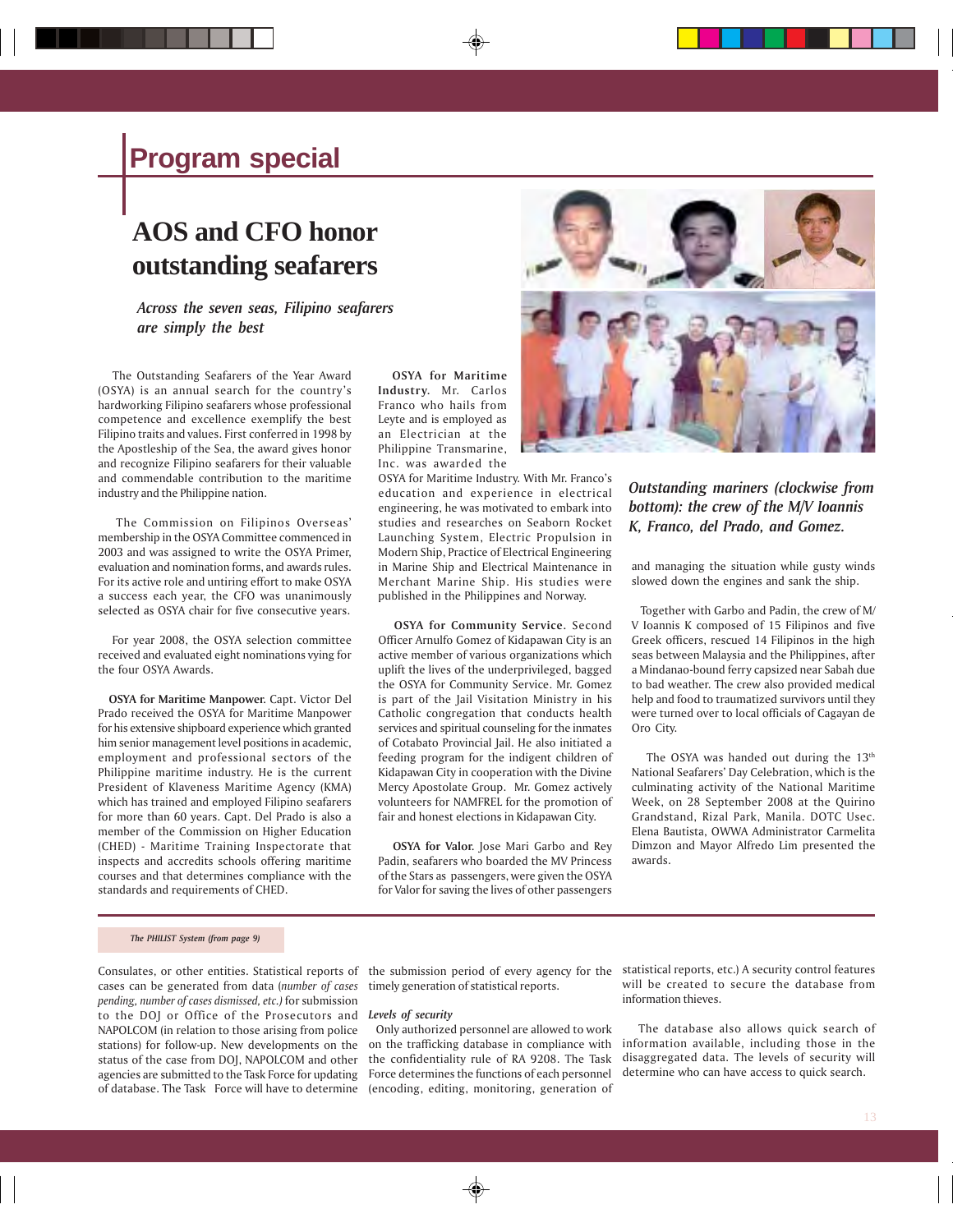# **Programs and services**

*Month of Overseas Filipinos, (from page 1)*

proper recognition to the overseas Filipino workers and their families, their close-knit relations despite the distance, and their entrepreneurial spirit.

 It was followed by the *Cineforum* series aimed at screening films and documentaries on migration and related issues. It seeks to assist prospective migrants make informed decisions regarding settlement abroad, and generate community involvement in migration concerns. This was held in universities and colleges in Metro Manila, Cebu, Batangas and Legaspi until December 11, 2008 *(please see related story on page 20).*

 For the month of December, posters and tarpaulins celebrating this special month were posted along the streets of Roxas Boulevard and EDSA, and premises of member agencies.

 OFWs are also given special treatment upon arrival at the airport by the OWWA through special lanes, priority processing and give-aways. Their families may also be recipients of the *Pamaskong Handog* and the OFW Family Days through the regional offices.

 On December 10, 2008, the President conferred the 2008 Presidential Awards on 31 individuals and organizations based in 31 countries. This is a biennial awards system instituted in 1991 to recognize outstanding Filipino individuals and organizations overseas for assisting in national development efforts, for advancing the cause of Filipino communities abroad, and for excelling in their fields of expertise or profession.

 Back-to-back forums were also sponsored by the Center for Migrant Advocacy. Last December 12, 2008, a public forum on OWWA was held at the Bay view Hotel to discuss the results of an online survey regarding the programs and services of OWWA. On December 18, a public forum on the Philippine compliance with the UN Migrants Convention took place at the UP Asian Center, UP Diliman, Quezon City.

 As a culmination, the International Migrants' Day was held on December 18 through a post-Global Forum on Migration and Development. This provided a venue for those who were not able to participate or attend the GFMD, listen to reports of both the government and civil society sectors, and participate in future programs of action as a result of GFMD. It was held at the auditorium of the National Commission for Culture and the Arts in Intramuros, Manila.

 Various publications were also launched such as the *Migrant Voices Part 2* by the PMRW, *2008 World Migration Report* by the International Organization for Migration, and *Philippine Statistical Almanac on Migration and Development* by the Institute for Migration and Development Issues.

### **Senator Nishihara, Filipinos in Hawaii donate books to public schools**

 On November 9, 2008, the Commission on Filipinos Overseas received a 8,351 shipment of used books from Hawaii State Senator Clarence Nishihara, Filipino Community Center, Inc. (FilCom Center), the Congress of Visayan Organizations (COVO) and the Hawaii International Relief Organization (HIRO).

 The book donation was coursed through the Lingkod sa Kapwa Pilipino program (LINKAPIL) of the Commission on Filipinos Overseas. The books were donated to 113 schools identified by the Department of Education as most in need of books in the provinces of Quezon, Northern Samar, Western Samar, Camarines Norte, Camarines Sur, Romblon, Sorsogon and Albay.



**Sen. Nishihara**

 The 10,994-kilogram shipment includes volumes of encyclopedias, dictionaries, thesaurus, and instructional books for teachers, textbooks on English, Mathematics, Science, Values Education, and United States History for primary, secondary and tertiary students.

 Mr. Germiniano "Toy" Arre, Jr. of the FilCom Center also donated PhP244, 432.00 to cover the expenses for the shipment of books to the beneficiaries.

#### **Globe partners with CFO for overseas Filipinos**



Globe communications and the Commission on Filipino Overseas recently tied up for programs, projects, and services geared towards helping the OFW communities. Through the partnership, Globe and CFO will work together on local and overseas projects to promote the well-being and interest of overseas Filipinos. The partnership enables overseas Filipinos to have easier access to Globe's myriad products and services for overseas Filipinos when they visit the CFO offices in Manila and Cebu, more information about relevant services through CFO publications, and more prizes and entertainment in CFO events. Globe will also participate in CFO's pre-departure orientation seminars for US, Canada, Australia, and New Zealand bound emigrants. Present during the partnership signing are (seated, from left) Globe OFC Local Segment Business Head Fernando L. Busuego and CFO Executive Director Jennifer O. Gonzales together with Globe and CFO representatives.

#### *Philippine School Doha, (from page 4)*

*ang Wikang Filipino, Pilipino Saan Man Sa Mundo, Anak ng Bagong Bayani*) of the Millennium International School in Riyadh, KSA, 2nd prize, Prescilla Mae D. Acidera (*Wikang Filipino, Dangal ng Lahi Mo; Panawagan sa mga Kabataan Wikang Filipino Pahalagahan; Wikang Filipino, Ipagmalaki Saan Man sa Mundo!*) of the Philippine school Doha in Doha, Qatar, 3rd prize, and Galvin Ray O. Dizon (*Filipino, Hindi Banyaga!; Wikang Filipino, Tagumpay Mo!; Wika Mo, Wikang Filipino, Wika ng Mundo, Mahalaga!*) of the Philippine School Doha in Doha, Qatar, consolation prize.

 The contest sponsored by the Inter-Agency Committee on Philippine Schools Overseas (PSOs) gathered 73 and 63 entries in the poetry and essay competitions, respectively. Fifteen Philippine schools from 5 countries participated in the competition. The formal awarding will be held during the 8<sup>th</sup> Conference of PSOs in Davao City, Philippines on 04 - 07 May 2009.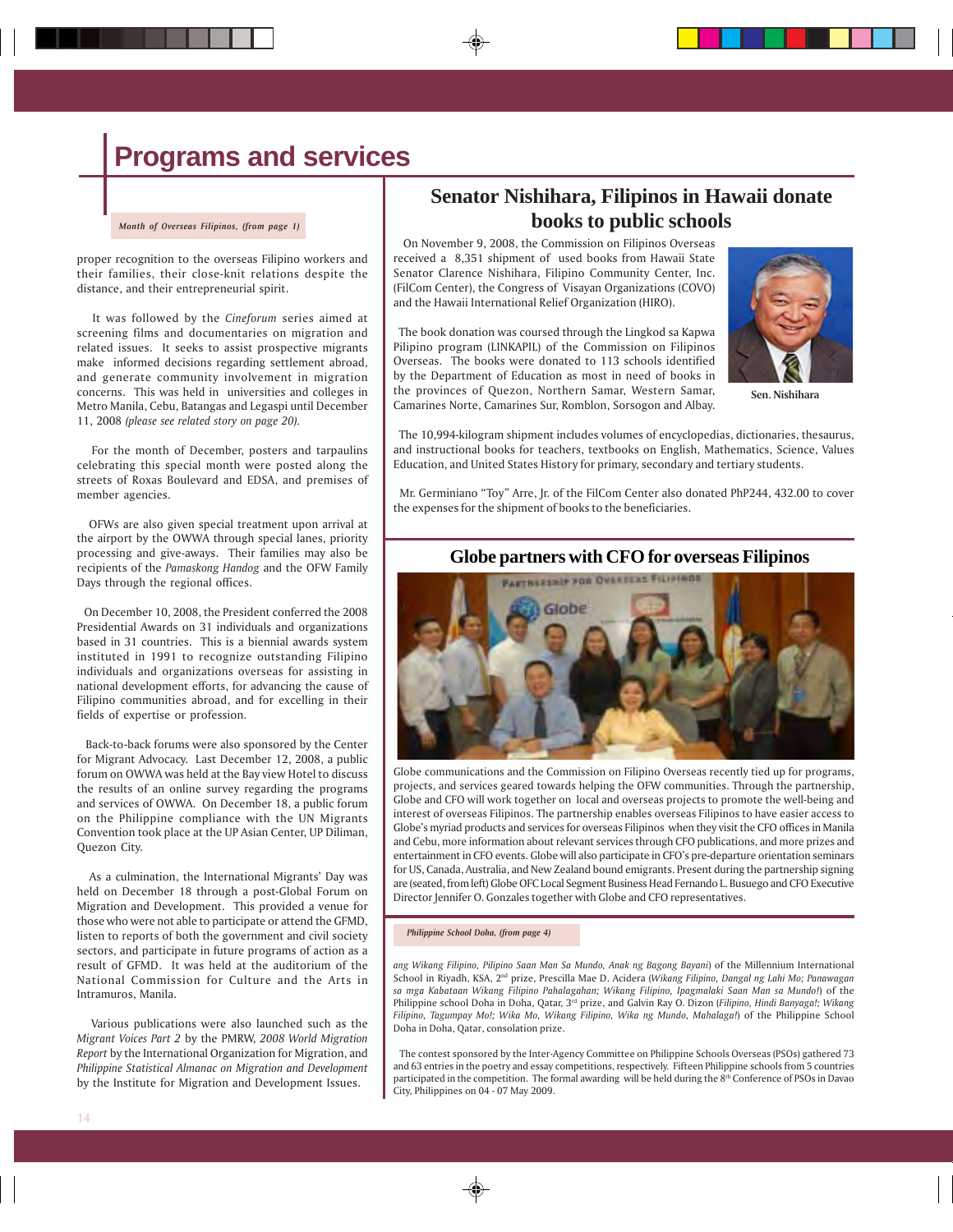# **IMDI and CFO launch Philippine Migration and Development Statistical Almanac**

*A first in the country, the 339-page almanac covers over 600 tables, 239 countries of destinations and 79 Philippine provinces*

 The Commission on Filipinos Overseas participated in the launching of the first-ever Philippine Migration and Development Statistical Almanac on 12 January 2009, at the Thomas Aquinas Research Center of the University of Santo Tomas. The event was also attended by representatives from the government, civil society organizations, and the academe.

 The Almanac was developed by the Institute for Migration and Development Initiative (IMDI) headed by Mr. Jeremiah Opiniano, in collaboration with the CFO, Philippine Overseas Employment Administration, Bangko Sentral ng Pilipinas and UST Social Research Center. It is a result of three years of compiling and harmonizing statistics from various government sources on Filipinos' international migration.

 Through the Almanac, the publishers hope that the general public can begin to link international migration and Philippine national development issues empirically, combining anecdotal evidence with the voluminous data compiled. The Almanac is also web-based; its contents can be downloaded from www.almanac.ofw philanthropy.org/.



#### United States, The



*Migration almanac (clockwise from top): the online version of the almanac, the book version, a sample statistical profile of a province and a country.*

#### *Some interesting facts from the Almanac:*

- *· An estimated 8.7 million Filipinos are found in 239 countries. Some 209 of these countries are members of the United Nations.*
- *· Overseas Filipinos are classified into permanent (immigrants), temporary (OFWs) and irregular migrants.*
- *· Temporary migrants can either have males or females as the leading group by gender while permanent migrants (which include marriage migrants) are predominantly female.*
- *· Regions located in Luzon primarily NCR, Southern Tagalog, Central Luzon and Ilocos have consistently emerged as the top origin areas of permanent and temporary migrants, as well as the hubs of many households receiving assistance from abroad.*
- *· The Middle East and Asia are the leading regions of destination for temporary migrants and North America for permanent migrants.*
- *· The Philippines from 1975 to 2007 received over US\$120 billion in cash remittances through the formal banking system.*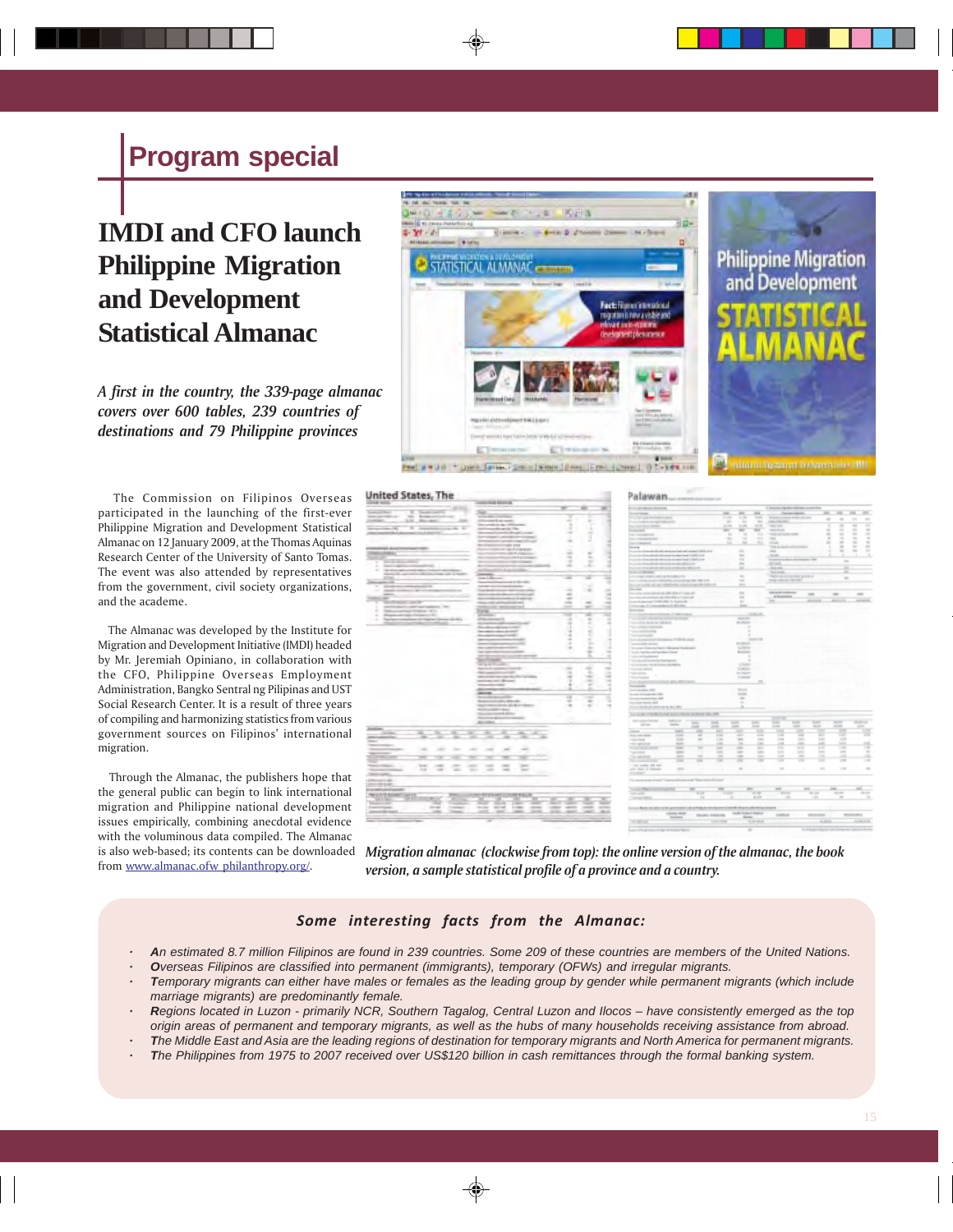*Nursing competitiveness, (from page 1)*

managing nurse migration toward sustainable health resources for health policy; credentialing issues for Filipino nurses; and promoting nurse competitiveness through skills and technology transfer. After each session, workshops were conducted to discuss further the participants' insights on the issues and formulate initiatives to make the nursing sector globally competitive**.**

 Considering the exodus of Filipino nurses to developed countries such as US, United Kingdom and Saudi Arabia, Secretary Ang applauded those who stayed behind despite the low pay. He said that their demonstration of humility and concern for the country's health needs is a supreme sacrifice… the Filipino values at their best." He also called on the stakeholders to address the deterioration of the quality of the nursing education, as well as the growing unemployment of new graduates.

 The conference was also attended by officials of the US National Council of State Boards of Nursing — Drs. Casey Marks and Anne Wendt.

# **IVENESS CONFEK** for National Develop



Resource speakers who shared their expertise include Commissioner Ruth Padilla and Dr. Carmencita Abaquin of the Professional Regulatory Commission; Dr. Leah Samaco-Paquiz of the Philippine Nurses Association; Drs. Kenneth

#### 2008 PHILIPPINE NURSING **COMPETITIVENESS** CONFERENCE

**Nursing and NCLEX speakers** (clockwise from bottom): Dr. Ang of the CFO and Dr. Marks from the US NCSBN; Dr. Wendt also from the NCSBN, and the conference logo



**Nursing facts and figures**

- In 2008, there are a total of **483,332** registered nurses in the country.
- There were **240** categories of courses or degree of second-coursers who took the nursing licensure exam in 2004-2005.
- In 2006, **8,376 (58.5%)** out of **14,312** first-time Philippine-educated candidates who took the NCLEX-RN exam passed.
- On the other hand, out of 11,103 CGFNS exam takers in 2005, **4,685** or **42.2%** passed.
- There are a total of **436** recorded nursing schools in the country in academic year 2008-2009.
- Only **13%** of the total number of schools produced quality graduates.
- Out of the total 436 nursing schools, only **54** are accredited as of May 31, 2008 by the Federation of Accrediting Agencies of the Philippines.
- It is estimated that nurses employed in the private sector consist of about **50%** of total nurses employed in the country.
- The entry salaries of nurses are **P 5,522-8,200** for private hospitals, **P 9,939-12,546** for specialty hospitals, and **P 9,939-15,841** for public hospitals.

Ronquillo and Anthony Calibo of the Department of Health; Ms. Rosario May Mayor of the Philippine Nurses Association of America; Dr. Federico Macaranas of the Asian Institute of Management Policy Center; Atty. Rodrigo on Graduates of Foreign Nursing Information Office; Atty. Louie Andrew Calvario of the Intellectual Property program for "nurse returnees". Office; Dr. Fely Marilyn Lorenzo of the National Carmelita Divinagracia of the Association of Deans of Philippine Colleges of Nursing; Gen. Edgar Aglipay of the Philippine Retirement Authority; and Dr. Josefina Tuazon of the

 The issues and initiatives discussed during the conference included: 1.)

College of Nursing.

Quimbo of the Commission of Philippine educated nurses in foreign licensure of Filipino nurses which include issues and initiatives on nurses' unemployment, exploitative employment, and low salary grade; 2.) nurse migration management and ethical recruitment which includes issues and initiatives on the Human Resources for Health Master Plan, Nursing Information System, ethical recruitment framework and "brain circulation" in nursing; 3.) qualification issues of Filipino nurses which includes issues and initiatives on performance examinations and the nurse licensure Schools examination; and 4.) competency development and technology transfer which include issues and initiatives on nursing education and reintegration

Institutes of Health; Dr. competitiveness work plan, which is expected The conference generated a Philippine nursing to benefit some 480,000 Filipino registered nurses, including those working abroad. It also paved way for the multi-sector appeal to implement Salary Grade 15 for public sector nurses.

University of the Philippines workshop was held at the CFO to translate the regulation and employment problems in Philippine nursing competitiveness. On October 10, 2008, a post-conference strategies generated during the conference into a work plan. The work plan will be integrated into and be aligned with the initiatives that are currently undertaken by the government, schools, and nursing groups to address the issues and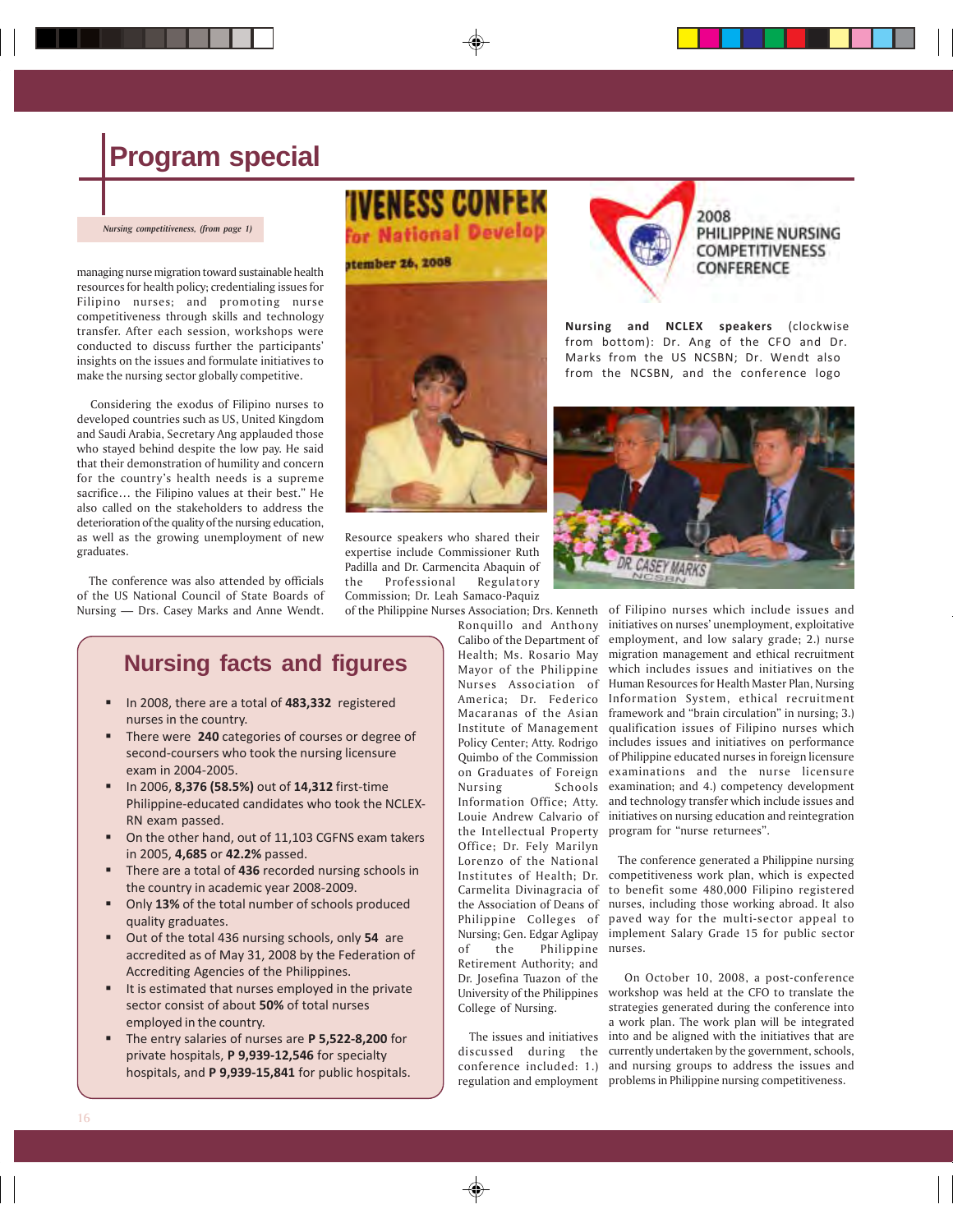# **CFO Publications 101**

*Listings of current CFO publication and information materials available online*



**HANDBOOK FOR FILIPINOS OVERSEAS (7th ed)** CFO published this handbook to provide Filipinos overseas with a wide range of information on policies, programs, and activities of the Philippine government affecting Filipinos abroad and returning Filipinos.

It also provides information on a number of programs through which Filipinos overseas can actively participate in in the realization of the Philippine development agenda.

#### **LINKAPIL OPERATIONS MANUAL**

The Lingkod sa Kapwa Filipino [Link for Philippine Development] or LINKAPIL Operations Manual addresses the information needs of Filipinos and other donors overseas concerning the transfer of various forms of assistance to the Philippines. It provides direction to donors, as well as beneficiaries in the Philippines, on the procedures and requirements in the processing of material donations from abroad.

#### **INVEST IN THE PHILIPPINES (2nd ed)**

The Commission on Filipinos Overseas has prepared this compendium as an initial step to provide accurate information about investing and doing business in the Philippines, particularly to those reacquiring their Filipino citizenship.

This compendium has initially put together information to help assess prospects for investing and doing business, particularly in small to medium scale entreprises.



#### **GUIDE TO LEARNING FILIPINO**

This publication is a teaching and learning material intended for organizations and groups overseas interested to teach the Filipino language to children of overseas Filipinos and other individuals who would like to learn basic or conversational Filipino. The lessons are culture-based and intended to pave the way toward better understanding of the Philippines and its people.

#### **MANUAL OF POLICIES AND REGULATIONS**

This publication provides policy guidelines and specific rules and regulations for the establishment, accreditation, operation, and management of elementary and secondary schools in accordance with existing laws, the Memorandum of Agreement of 24 February 1995 establishing the Inter-Agency Committee on Philippine Schools Abroad, and Executive Order No. 252 dated 5 May 2000 establishing the Inter-Agency Committee on Philippine Schools Overseas.













#### **GUIDE FOR FILIPINOS MIGRATING TO THE US**

This guide provides information to Filipinos migrating to the United States to inform them about travel regulations and requirements, create awareness about policies governing immigration and permanent residency, and knowledge of primary settlement concerns in the country.

#### *available for emigrants only*

#### **HANDBOOK FOR FILIPINOS MIGRATING TO JAPAN**

This guide provides information to Filipinos migrating to Japan to inform them about travel regulations and requirements, create awareness about policies governing immigration and permanent residency, and knowledge of primary settlement concerns in the country.

*available for emigrants only*

#### **RA 9208: ANTI TRAFFICKING ACT OF 2003**

This publication details the various means and modes of trafficking under RA 9208, and its penalties; government programs for trafficking victims; and facts, figures and routes related to trafficking. It was published in cooperation with the USAID/ Solidarity Center/TUCP Anti-Trafficking Project.

#### **GINTONG PATNUBAY**

A project of the CFO using comics magazine as means of relating real-life stories and experiences of Filipinos overseas. Three comics have been published so far and a fourth one is due for release in March 2009.



The CFO presents this primer on the Citizenship Retention and Re-acquisition Act of 2003 to recognize and restore rights of Filipinos overseas and the opportunities to retain or re-acquire their Filipino citizenship. It presents answers to the frequently asked questions about the new citizenship law.

*available for emigrants only*

#### **BAYANIHAN RESOURCE HANDBOOK**

This publication is intended to serve as a reference/guide for Filipino community centers and associations abroad administering programs and services for overseas Filipinos, and/or chanelling development assistance to the Philippines.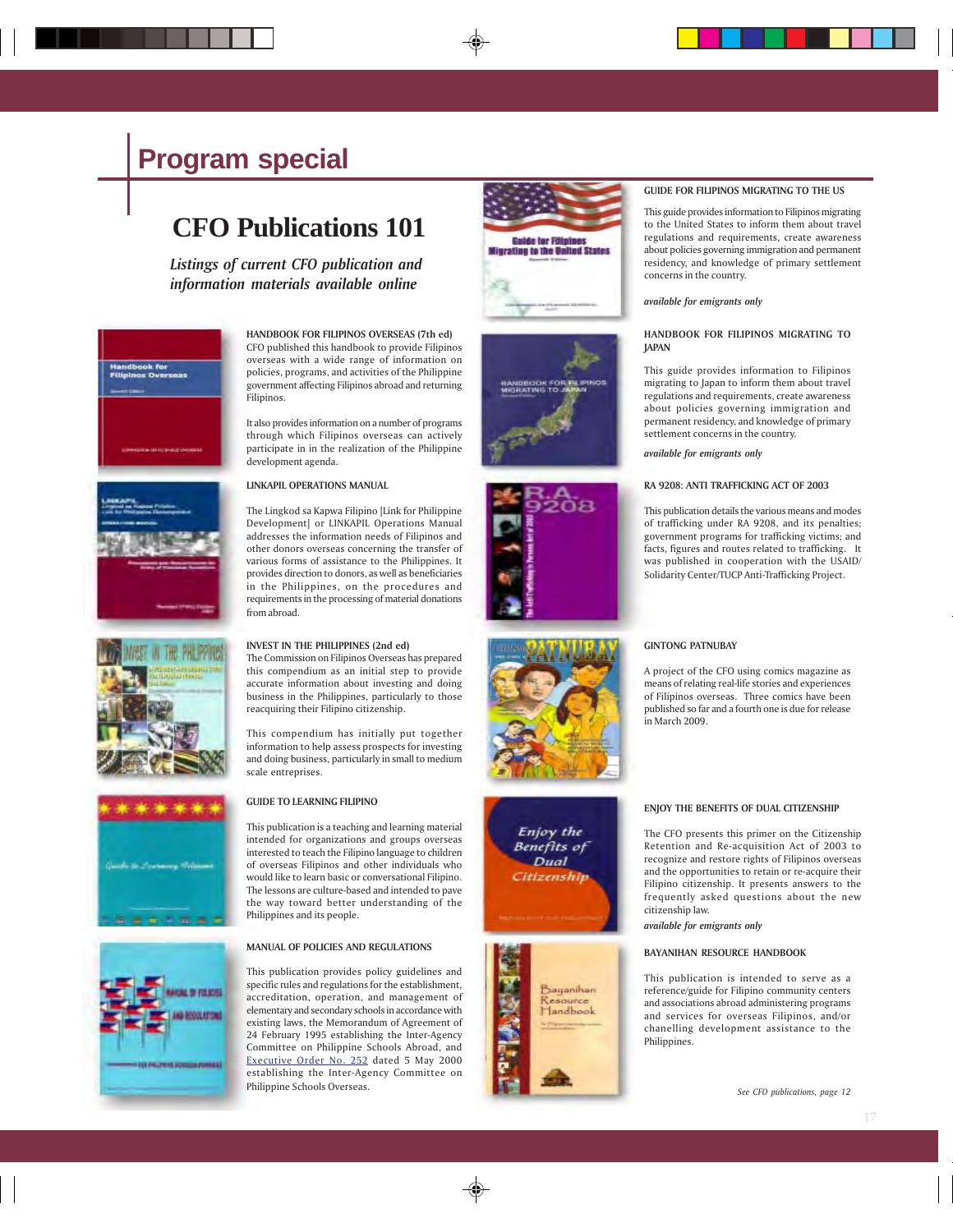## **News**

#### *Presidential Awards, (from page 1)*

 The Presidential Awards has different categories. The *Lingkod sa Kapwa Pilipino* Award Filipino and foreign individuals or is conferred on Filipino associations or individuals for their significant contributions to Philippine national development efforts. The 2008 *LINKAPIL awardees* include the Association of communities abroad. The 2008 Philippine Physicians in America, *Banaag* awardees include Tobias Enverga, Filipino Women's Alexander Asuncion, Patricia Association in the United Kingdom Berberabe, Angeles Carandang, Sr. and Stichting Kapatiran.

on foreign individuals or organizations for their exceptional or significant contribution to Philippine reconstruction, progress Philippine Community Council of and development, or have New South Wales, Philippine significantly benefited a sector or community in the Philippines, or Adelina Philipsen and United advanced the cause of overseas Filipino Council of Hawaii. Filipino communities. The 2008 *Kaanib* awardees are the Catholic Medical Mission

Children's Chance CT, Heetens who have consistently Helpgood Center Philippines pursued their work or and Laurence Ligier.

 The *Kaanib ng Bayan* is conferred Association, Lamberto Garcia, The *Banaag* Award is given to *Pamana ng Pilipino* awardees associations for their contributions which have significantly benefited a sector or community in the Philippines, or advanced the cause of Filipino Mary Aida Casambre, Esperanza Derpo, Filipino Korean Spouses Eleanor Ho, Joseph Magdalena, Santiago Muzones, Jr., Dr. Antonio Noblejas, Lilian Overs, Nurses Association of America,

> The *Pamana ng Pilipino* Award, Board, is conferred on Filipinos overseas

profession with excellence and distinction. The 2008 include Amelita Besa and Romeo Dorotan, Bayani De Leon, Carlos Esguerra, Rico Hizon, Libertito Pelayo, Dr. Teresita Ramos and Engr. Nilo Villarin.

 This year's awardees who came from Australia, Canada, France, Hong Kong Special Administrative Region, Netherlands, New Zealand, Nigeria, Saudi Arabia, Singapore, South Korea, Taiwan, United Kingdom, and United States of America, were selected from a total of 122 nominations from 29 countries through 39 Philippine embassies and consulates.



**LINKAPIL Awardee.** Mr. Tobias Enverga, Jr. of Canada receives the LINKAPIL Award from President Arroyo. Witnessing the awarding are Executive Secretary Eduardo Ermita and CFO Executive Director Jennifer Gonzales.



**Outstanding Overseas Filipinos.** The awardees with the President. The 31 awardees who came from Australia, Canada, France, Hong Kong Special Administrative Region, Netherlands, New Zealand, Nigeria, Saudi Arabia, Singapore, South Korea, Taiwan, United Kingdom, and United States of America, were selected from a total of 122 nominations from 29 countries through 39 Philippine embassies and consulates.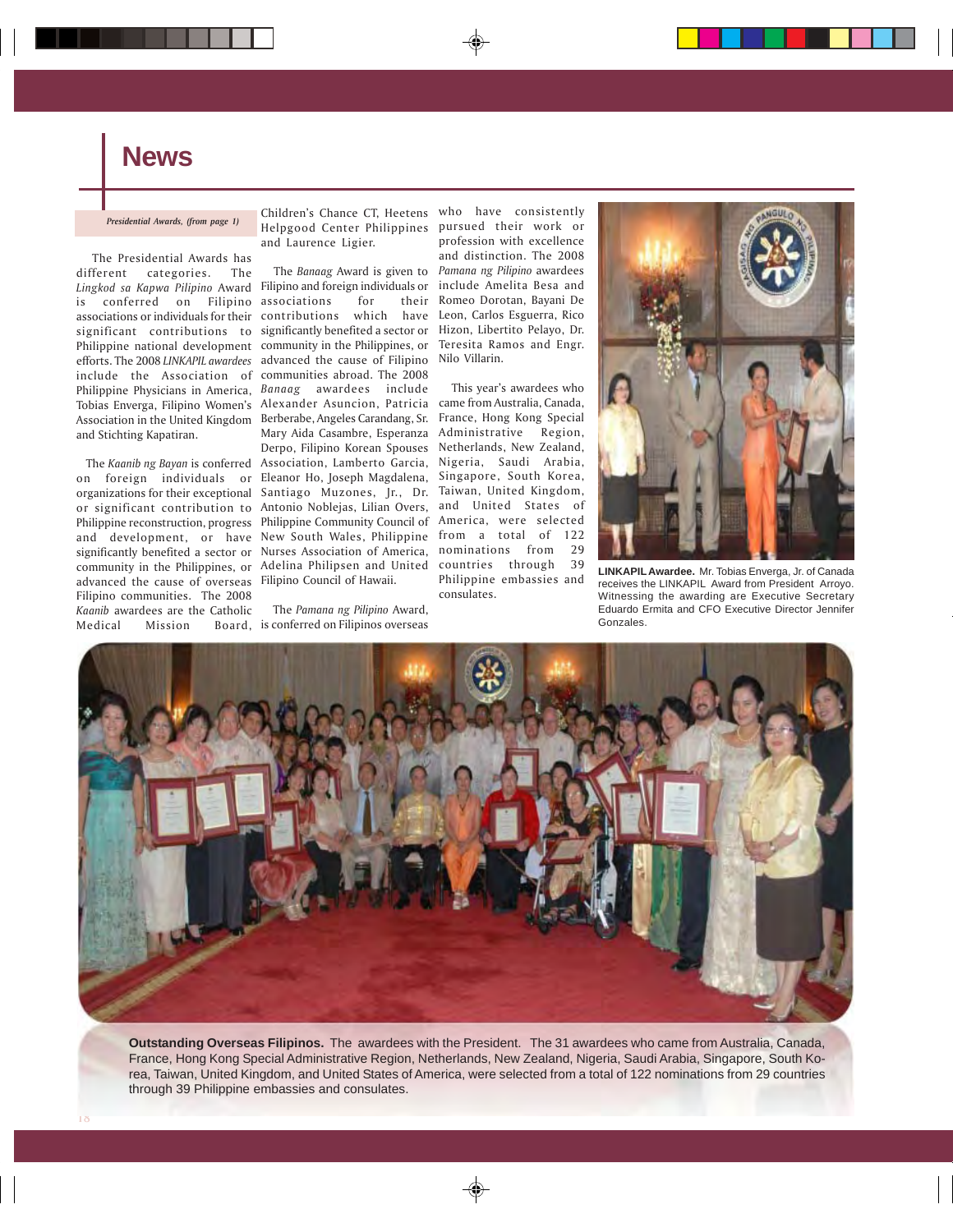### **News**

### **OWWA recognizes model overseas families**

*'Parangal para sa matatag na pamilya.'*

 The Model OFW Family of the Year Award (MOFYA) is an annual search spearheaded by the Overseas Workers Welfare Administration (OWWA) to honor the sacrifices and contributions to the economy of Filipino immigrants abroad. It aims to give recognition to outstanding Overseas Filipino Workers (OFWs) and their families who continuously serve as an example to their own community. The MOFYA crusades best practices for OFWs and their families.

 This year's theme, "Parangal sa Matatag na Pamilya", highlights the importance of family values with emphasis on the family's wholesome image, civic/community involvement, achievements in education and profession and success in managing family finances.

 The 2008 MOFYA received 186 nominations from all over the Philippines. Seventeen landbased OFW families and another sixteen (16) seabased OFW families were hailed as regional MOFYA winners and made the cut for the 2008 national MOFYA ceremonies. All 33 national finalists met in Manila for the coveted 2008 national MOFYA titles.

 The national MOFYA title for the land-based category was conferred on Dr. Ibrahim Bahjin, a Paramount Sultan of Sulu and North Borneo, for his active role in advancing peace and development in Mindanao through his efforts of uniting the different royal families of Sulu.

He is the founder and first president of the Islamic Institute for Professionals in Mecca and the Bangsa Sug Expatriates Conference in Jeddah. An internist and cardiologist by profession, Dr. Bahjin together with his family, two of whom are licensed medical practitioners, has organized free medical missions and blood drives in various remote barangays of Sulu, Basilan and Tawi-Tawi where basic healthcare is scarce. At present, Dr. Bahjin is the president of the Academy of Muslim Physicians, board member of Family Physicians and board trustee of the Zamboanga Medical Society.

 Captain Victor Del Prado who represented the National Capital Region was awarded the national MOFYA for the sea-based category. After serving for 14 years as ship captain, Del Prado became the president and general manager of Klaveness Maritime Agency, Inc., which sponsors trainings, programs and overseas missions for outstanding marine cadets and has employed Filipino seafarers for more than 60 years. With his extensive shipboard experience and knowledge, Del Prado has served as president of the Master's and Mates Association of the Philippines and member of the Maritime Training Inspectorate. He was a recipient of the 2008 Outstanding Seafarer of the Year Award for Maritime Manpower. His family made numerous donations and projects for various civic organizations while his



children are active in outreach and volunteer programs.

 Together with the Bahjin and the Del Prado families, the families of Capt. Norberto Bajenting Jr. and Engr. Samuel Micompal were also recognized. Capt. Bajenting, a maritime officer, bagged the Outstanding Achievement in Entrepreneurship for putting up a transportation services company which he converted into a cooperative that provides jobs to his kababayans in Region 11. The Micompal Family from the CARAGA region, on the other hand, was conferred the Outstanding Achievement in Community Projects. They spearheaded the growing of alternative herbal medicines in their town and were previously recognized with Countryside Excellence Service Award by Governor Ace Barbers for managing a P2.3 million water system which serves as a source of potable water in their community.

 The national winners received cash prices and gift certificates from Globe Telecom, Inc, Western Union, and Banco de Oro Banking Corporation. Vice President Noli 'Kabayan' de Castro, DOLE Secretary Marianito Roque, and OWWA Administrator Carmelita Dimzon graced the awarding ceremonies at the SM Mall of Asia, Pasay City on 14 November 2008.

but never fails to come home; the kind that is proud to say, "It is an honor to be a Filipino!"

Being a BBC World News anchor, I often get recognized and congratulated on the work I do. Sadly, that is not the case with many of my fellow awardees, and the countless other Filipinos who are doing their share to make the country proud.

After reading your stories, I share with you every word of congratulations that come my way. Fellow awardees, this is our collective journey. And today is our collective victory.

This is Rico Hizon, proud to be a Filipino, reporting live from Malacañang.



# **trafficking**

**calendar. The Task Force Against Human Trafficking recently published a desk calendar to enhance the public's awareness on the issue of human trafficking. The calendar features the forms and modes of trafficking in persons. The lay-out and design was made by Mr. Troy D. Agcanas of the Commission on Filipinos Overseas.**